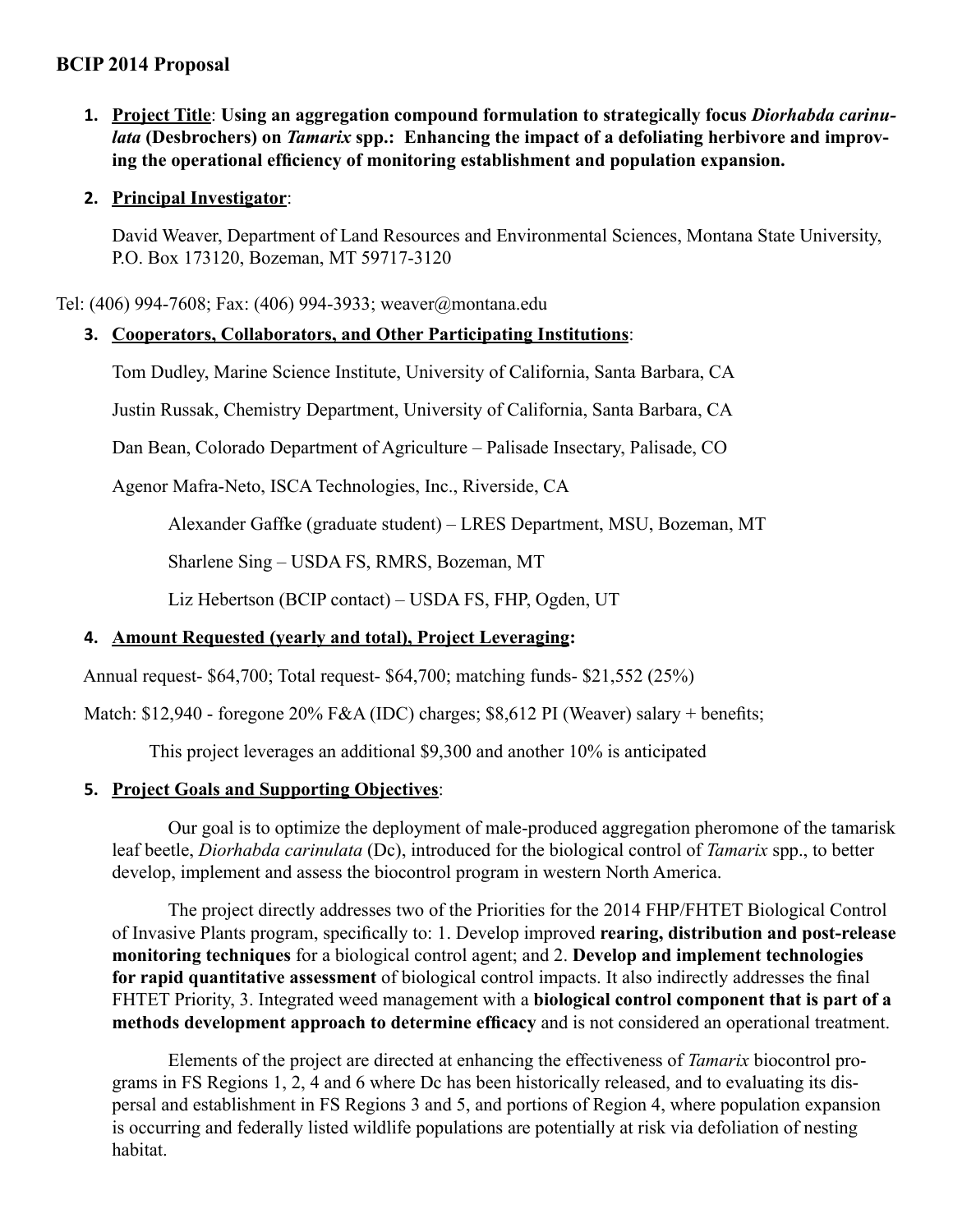The project also combines the efforts of two research programs into a unified theme of optimizing efficacy of biocontrol of *Tamarix* spp. by Dc and by monitoring its continued expansion and establishment. The core component of this is the strategic use of commercially formulated aggregation pheromone (in SPLAT™). The following objectives are centered on this technology.

- **1.** Produce the alcohol component of the aggregation pheromone, (2*E*, 4*Z*)-2,4-heptadien-1-ol ("pheromone") first reported in Cossé et al (2005) in large quantities (150 g) suitable for an expanded strategic focus;
- **2.** To do so, further modify methods for ramping up pheromone production to the most efficient and cost-effective capacity, including developing formulations highly suited for field longevity and storage;
- **3.** Expand field trials exploring increased efficacy using pheromone formulations to: a) specifically target heavy defoliation of *Tamarix* spp. by Dc populations at four northern sites, and

b) facilitate retention of northern Dc populations in areas experiencing heavy pheromone-mediated defoliation the previous year, and

c) assessing Dc establishment at both historical and new release sites using pheromone-baited sentinel trees;

**4.** Implement a pheromone-mediated procedure using sentinel trees for monitoring dispersal and establishment of Dc in the U.S. southwest to:

 a) yield an early detection tool for tracking population expansion into tributaries of the lower Colorado River to the Mexican border, including several adjacent drainages, and

 b) to work closely with local cooperators to establish sentinel tree stations using pheromone formulations for detection of new colonization into regional watersheds such as the Verde/Salt/Gila system, Mojave and Owens, or upper Rio Grande;

**5.** Ultimately provide an operational framework for future application to other systems by land managers using a familiar technology for deployment while maintaining a low level of environmental risk to sensitive riparian areas.

# **6. Project Justification/Urgency**

 The invasion of western landscapes by non-native tamarisk or saltcedar, *Tamarix* spp., constitutes one of the most extensive and damaging changes to riparian and wetland ecosystems. Its biology and impacts are well-known and controversial (Busch and Smith 1995, Dudley et al. 2000, Shafroth et al. 2005), including displacement of native riparian vegetation and riparian-dependent wildlife species (Ellis 1995, Dudley and De-Loach 2004), alteration of flood and erosion dynamics (Graf 1978, Manners et al. 2013), depletion of groundwater resources (Shafroth et al. 2005), poor forage quality for livestock (Lesica and Miles 2001) and increased frequency and extent of wildfire (Drus et al. 2012).

In response, specialist agents to suppress *Tamarix* spp., including Dc, were approved for release in heavily-invaded riparian locations (DeLoach et al. 1996). At the same time the Southwestern Willow Flycatcher (*Empidonax traillii extimus*) was designated an Endangered Species that was known to use tamarisk as breeding habitat (Sogge et al. 2008). While not unexpected given its dominance within structural elements of riparian woodlands, the risk of *Tamarix* spp. defoliation and subsequent nest exposure during breeding season raised concerns that biocontrol could result in deleterious outcomes for the threatened species (Dudley and Bean 2012). After federal consultation, Dc was permitted for release in sites beyond 200 miles from known nesting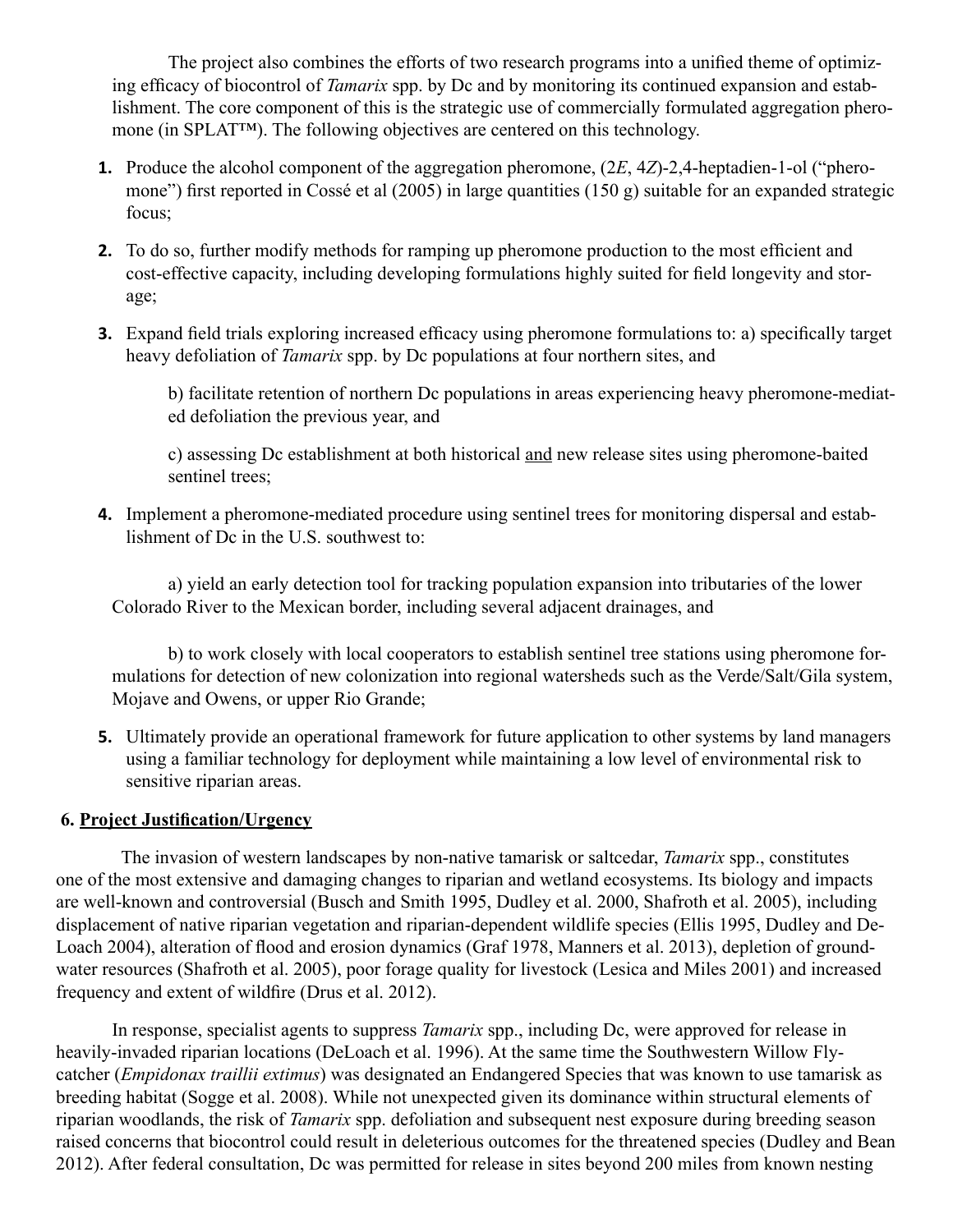sites in *Tamarix* spp., and in 2001 it was open-released in seven states (Dudley et al. 2001).

Results from initial releases were mixed (DeLoach et al. 2004, Dudley et al. 2012). In some sites populations established and within two to four years defoliated several thousand hectares of tamarisk (Pattison et al. 2010, Meng et al. 2012). Groundwater savings (Pattison et al. 2010), improved wildlife food resources (Longland and Dudley 2008) and target mortality along with evidence of a recovery process (Hudgeons et al. 2007, Bean et al. 2012) were documented, but **establishment failed at most sites** (Bean et al. 2007, Dudley et al. 2012). These need to be re-evaluated for locations which have not been visited in nearly a decade. It is possible that low level survival of the species was not observed and then sites were no longer visited.

Reasons for failures included avoidance of some host taxa that were not sympatric in locations of origin (Dudley et al. 2012) and predation by ants and other generalist predators (Strudley and Dalin 2013). Developmental synchrony with climate and host plants was also a key factor in establishment success or failure of southern releases (Bean et al. 2007). Critical day length that triggered diapause before the overall metabolic capacity to survive the prolonged interval before new vegetation was available initially prevented adult survival at southern latitudes and populations could not establish (Dalin et al. 2010). This biological safeguard against overlapping with Southwestern Willow Flycatcher habitat has faltered due to selection for a shortened critical day length in Dc (Bean et al. 2012). This forces an immediate need to effectively and strategically monitor expansion of Dc populations over a larger area southward: with no reason to assume that the risk of Dc utilizing an even larger area of critical habitat is unreasonable if the critical day length requirements of Dc continue to become shorter (McLeod and Koronkiewicz 2009). We require strategic capacity and protocols using pheromones for this.

**Recent findings using controlled release formulations**. In 2012, we began the practice of using sentinel plants (Britton et al. 2010) to better assess establishment and more readily measure impact by using trees baited with lures releasing species-specific aggregation-stimulating compounds in *Tamarix* spp. stands in WY. In 2013, both pheromones and host plant attractants were deployed using a commercially available sustained-release formulation (SPLAT™). The results were very encouraging. The aggregation pheromone worked better than the reported aggregation facilitating plant compounds (Cossé et al. 2006), their combination or a control at a pair of fully replicated, randomized complete block sites. These sites were located along the Big Horn River southwest of Lovell, WY and had received Dc from Fukang, China in 200. The Dc population was initially successful on local *Tamarix* spp. invasions. However, in 2012 there was a very marginal population of Dc due to a population crash when the area flooded heavily in 2008. These small populations were used as surrogate 'initial release' sites in 2013. Greater beetle capture in sweep nets and more rapid defoliation occurred quite rapidly on all pheromone treated trees. The longevity and effectiveness of the formulations was far superior to initial proof of concept trials with rubber septa in 2012, where only pheromone impacted beetle capture with no effect of the plant volatiles reported in Cossé et al. (2006), but all treated septa lost activity very quickly. In 2013, cumulative adult capture at a site with high beetle density was 4 times greater when pheromone was present relative to the blank, while cumulative larval numbers at a low beetle density site were more than double for the same comparison. Heavy feeding on pheromone treated trees resulted in early defoliation and beetles migrated to nearby trees (other treatments) to continue feeding. Thus, over time, the numbers on the less successful treatments inflate due to the success of the pheromone treatments!

Equally impressive was the longevity of the pheromone product in the SPLAT™ formulation. After 1 week under harsh field conditions the release rate was about 10,000ngd<sup>-1</sup> from a 1g 'dollop' (Lapointe et al. 2011), which was equivalent to the release rate under controlled conditions in our laboratory at 25°C. Recent laboratory trials suggest that initial pheromone release rates from a 4g dollop were double that from a 1g dollop while a 2g dollop was intermediate at 3500ngh<sup>-1</sup>. But the differences declined rapidly after 3 days and release rates were virtually identical at day 8. The dollop sizes were chosen from mass trapping (4g) Vargas (2009); lure and kill (2g) Vargas et al. (2009); mating disruption (1g) Lapointe et al. (2011).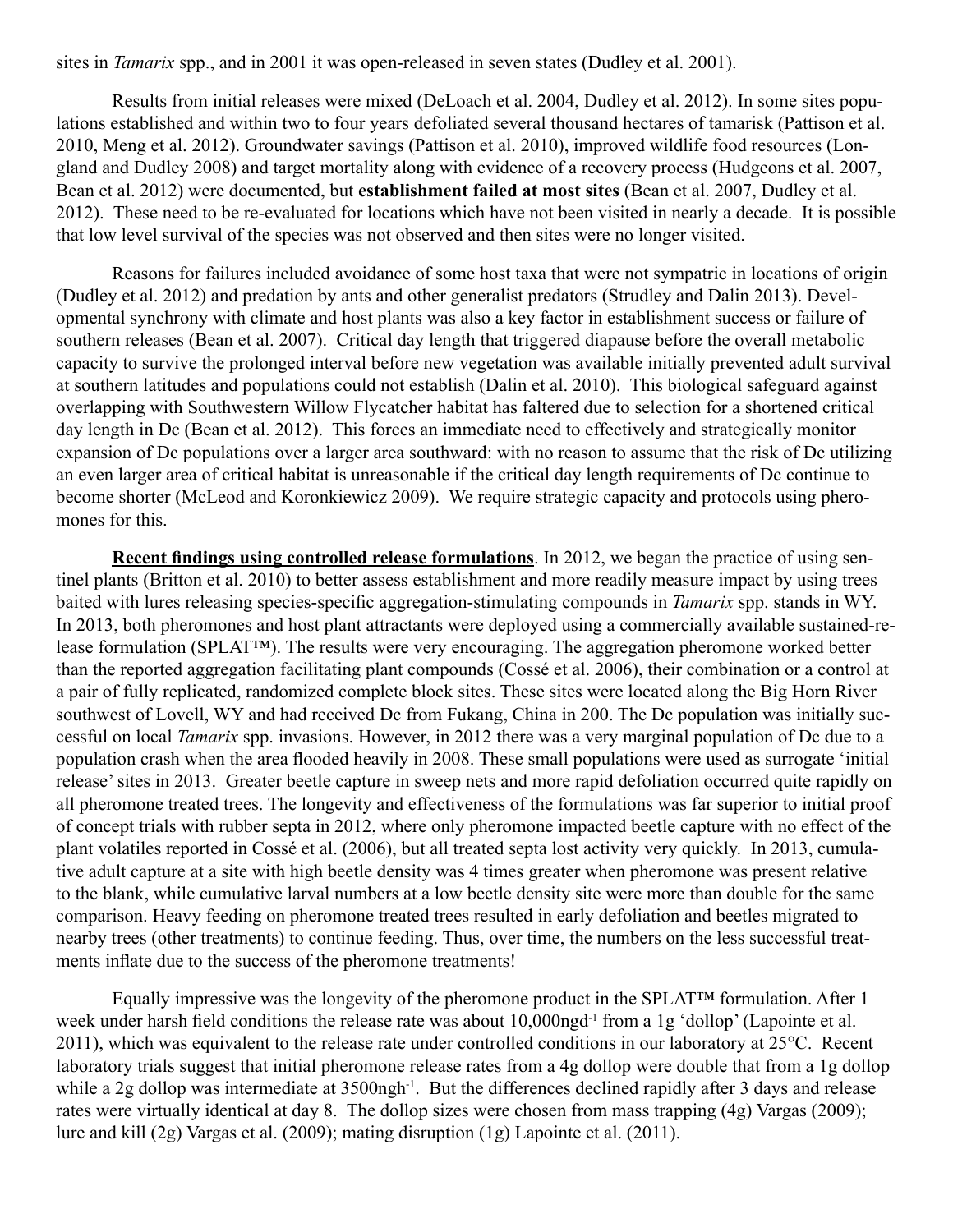Further deployment of these 1g formulations can be used to control subsequent dissemination and spread of biological control agents throughout a release location by targeting specific sentinel plants to measure spread or focus herbivory. It has also become apparent that the use of this technology in monitoring is quite critical, especially when tracking of populations provides critical environmental benefit. **It is remarkable and fortunate that pheromone treated sentinel trees draw beetles in effectively so that they can be captured in passive commercial delta traps hung near the treated tree.** 

# **7. Approach:**

**1. Pheromone Synthesis – production of gram scale amounts.** A limitation in this type of project is the supply of costly pheromone needed. The published synthesis of (2*E*, 4*Z*)-2,4-heptadien-1-ol and (2*E*-4*Z*)-2,4-heptadienal (Petroski 2003) has been modified and will be scaled up by an organic chemist to produce 150 g of (2*E*, 4*Z*)-2,4-heptadien-1-ol. This is a direct funding line in the budget.

**2. Formulation.** We will provide pheromone to ISCA Technologies, Inc., Riverside, CA to produce a 2.5% formulation in a specifically designed matrix. This will require product formulation costs that are also a direct funding line in the budget. Development costs will be mitigated by our field and laboratory experiments.

**3. Field study one – deploying products to focus herbivory**. We will target the two sites in the area near Lovell, WY again. At each site, the existing array of trees will be divided into 3 blocks, each containing at least 20 trees. Tree positions within each block will be randomized and UTM coordinates of each tree will be logged using a GPS. Within these blocks, there will be three treatments with 5 trees for each treatment. Treatments will be 1) SPLAT with aggregation pheromone, 2) SPLAT as a blank formulation and 3) a random untreated tree. Temperature and weather data will be monitored on-site using 3 HOBO dataloggers per block. We will also add two new sites along the west shore of Boysen Reservoir. The site near Lovell (44°46'30", 108°11'8") received beetles from initial releases made in 2001. The shoreline site at the Boysen Reservoir (43°17'12", 108°12'16") is located west of Shoshoni, WY Beetles were introduced from the site near Lovell in 2005, 2006, and 2007. It currently supports a population of beetles that is comparable to the parent site. Categorical data will be taken at the time of first deployment of lures, as will pre-counts. We will take weekly sweep counts and measure defoliation, but SPLAT™ products will be deployed only at the time of emergence of 1) overwintering, 2) F1, and 3) reproductive diapause adults based on temperature records, previous experience and the development rates reported by Herrera et al. (2005).The experiments will be a CRD design with the three treatments. Analysis appropriate for comparing local abundance of insect numbers, density, life stage and damage will be used. A mixed-model MANOVA will be used to quantify overall effects. The data collected will be part of a Ph.D. student project and will be published in scientific journals and in FHP numbered publications, where appropriate.

**4. Field study two – dispersal monitoring**. The current distribution of Dc in North America is available (http://www.tamariskcoalition.org/BeetleMonitoring) but has numerous geographic inconsistencies owing to survey methods not suitable for detecting insect presence early when population size is small. **Proposed surveys using the pheromone formulation associated with delta traps are intended not simply to fill gaps, but to target systems south, west and east of the mapped area that are likely avenues of beetle dispersal** during the next two years. A strategic network of pheromone based sentinel trees will be established in spring 2014 and maintained throughout the season to track dynamics of colonizing insects. Because dispersal occurs following epidemic population increases at sites where high *Tamarix* biomass supports high population growth rates, we will be especially vigilant during such periods based on routine inspection of currently established monitoring locations such as dense growths surrounding Lake Mohave, and similarly in newly-colonized areas on the Rio Grande in the region north and south of Albuquerque.

With this sentinel monitoring system, particular attention will be directed to dispersal pathways toward,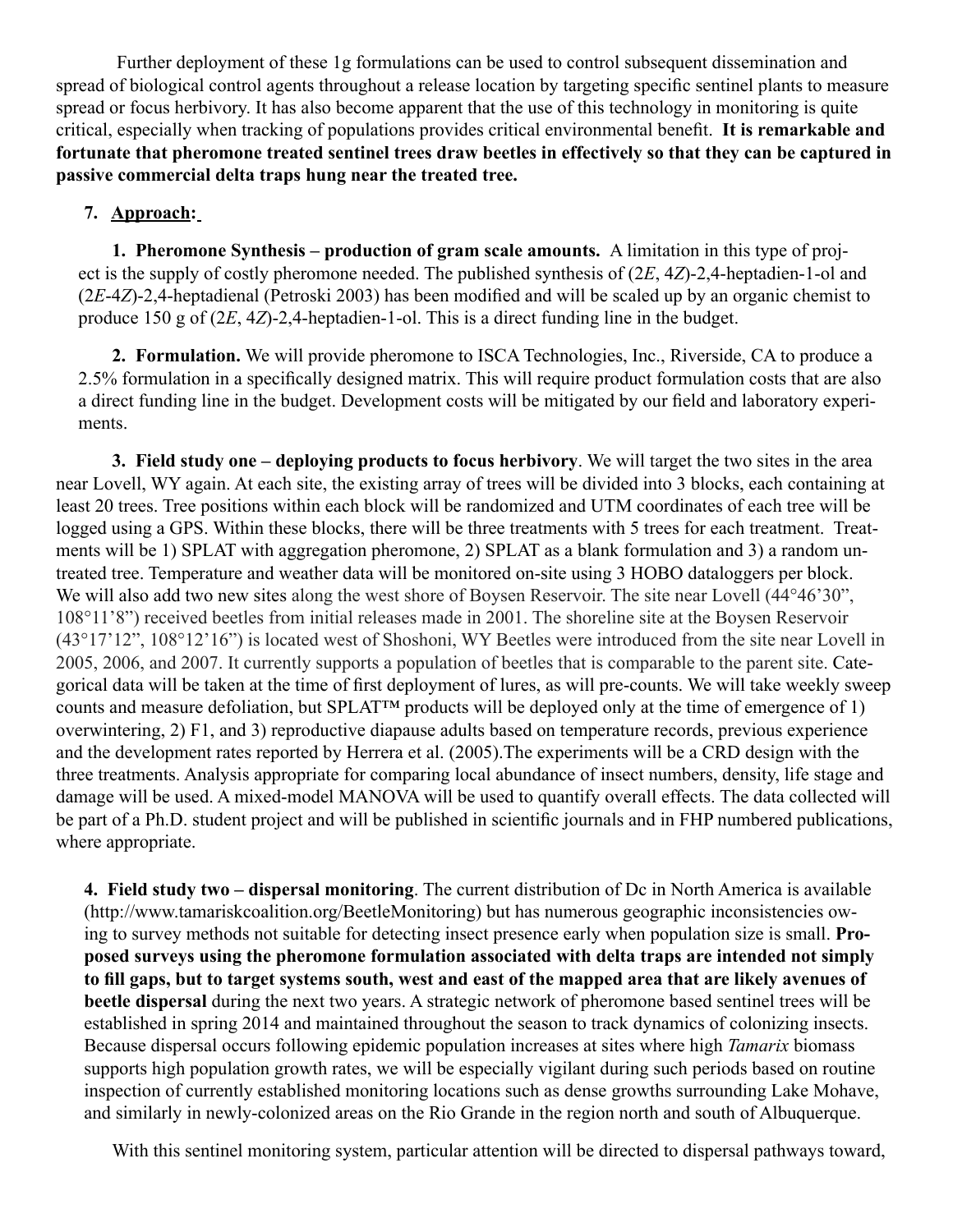and locations inhabited by Southwestern Willow Flycatcher in the Gila/Verde/Colorado system as well as the Rio Grande, in response to concerns regarding potential risk to nesting birds (Sogge et al. 2008). We work closely with colleague Matthew Johnson, who has previously been supported by FHP for *Tamarix* spp. biocontrol in relation to critical nesting habitat and has been assessing Southwestern Willow Flycatcher populations in the New Mexico and Arizona regions. In a parallel project he and colleagues will construct habitat models for Colorado Basin watersheds. Similarly we will work closely with Bureau of Reclamation biologists charged with assessing impacts to Southwestern Willow Flycatcher populations in the regions of the Lower Colorado, including identification of locations where restoration efforts should be focused. This conforms to on-going work supported by the Walton Family Foundation to conduct ecohydrological assessments with the goal of enhancing native plant habitat for Southwestern Willow Flycatcher in the context of anticipated *Tamarix* biocontrol (Dudley and Bean 2012). Likewise, pheromone based monitoring information will be linked to the Middle Rio Grande Endangered Species Collaborative Program for chronicling status of biocontrol and riparian vegetation in the three reaches of that river designated as Critical Habitat, particularly regions associated with Sevilleta and Bosque del Apache National Wildlife Refuges and Elephant Butte Reservoir.

A Rapid Assessment approach (Dudley and Brooks 2011, Bateman et al. 2010) will also be applied to monitor condition of *Tamarix* plants in relation to insect herbivory, including *Diorhabda* spp. and other specialist *Tamarix* herbivores, the long-established *Opsius stactogalus* leafhoppers and the recently detected tamarisk weevil *Coniatus spendidulus*. A congener, *C. tamarisci*, was approved previously through the APHIS-TAG process (Dudley and Bean 2012). Data from this approach, already in use at sites in western states for several years, plus geographic information on plants and herbivores will be logged into a GIS base map to be maintained on a project website (http://RIVRLab.msi.ucsb.edu/). **Numerous managers and researchers have expressed need for formulated pheromone and a protocol for its use.** Incorporating this as part of a dedicated research program will allow us to maintain cohesion for recording results from our own work and those of other stakeholders across the western states.

**8. Expected Products and Outcomes:** (products and how they will be used)

Demonstration that controlled release technology is readily implementable for weed biological control applications using sentinel trees and semiochemicals. Specific products:

- **I.** Aggregation pheromone thoroughly tested in controlled release formulation for use by researchers, land managers and other stakeholders
- **II.** Strategy for deployment of formulations to: 1) direct, 2) retain, 3) monitor and 4) potentiate biocontrol agents in targeted locations or across large landscapes.
- **III.** Incorporation of facile monitoring of Dc expansion into critical habitat that builds on existing infrastructure available to disseminate information to stakeholders.
- **IV.** Strategic field demonstration using a model weed biocontrol system that could be developed for other target weed biological control systems.
- **V.** Future development of the commercial potential of the technology by seeking grants supporting small business development for this specific technology.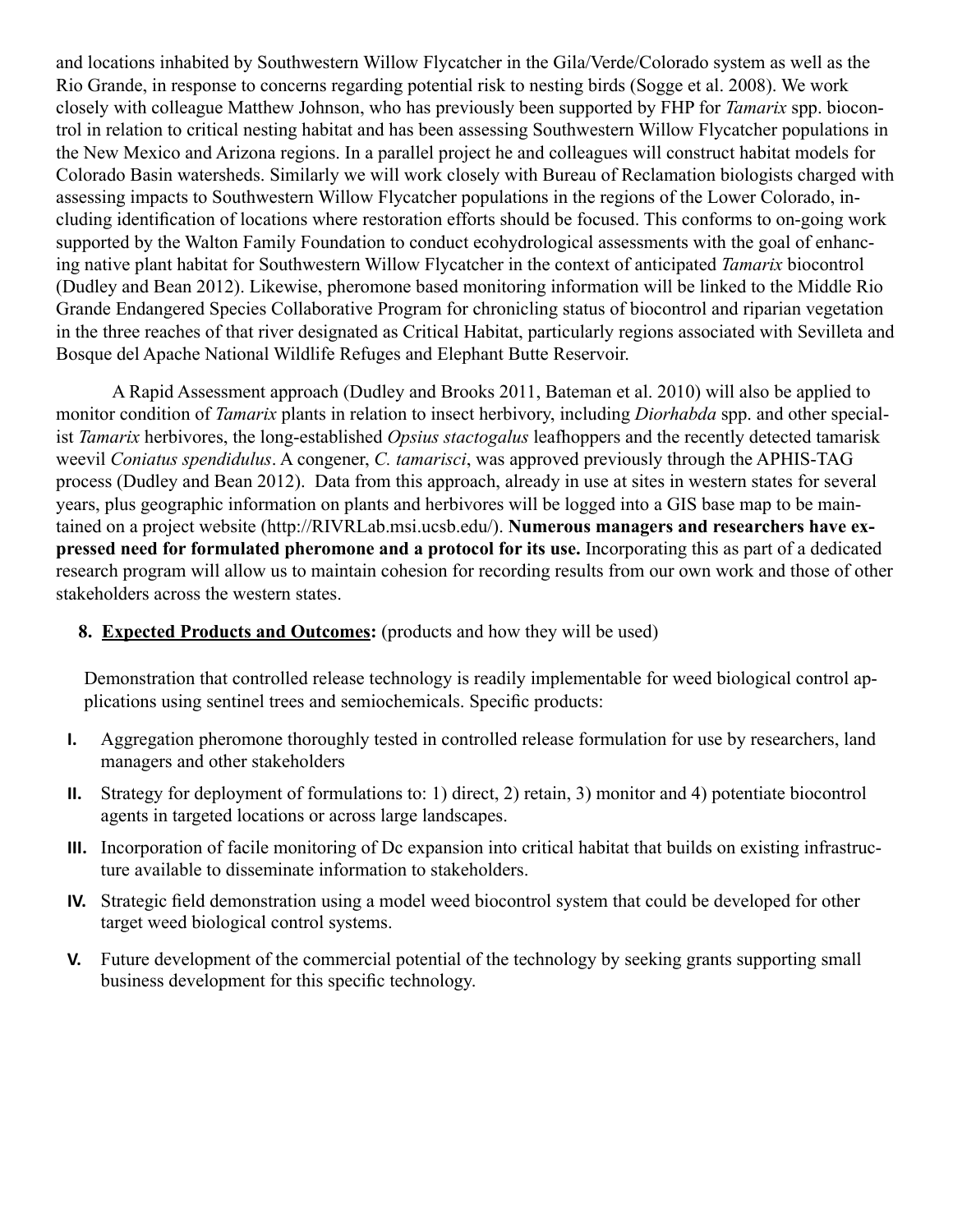## **Literature Cited**

- Britton, K.O., P. White, A. Kramer and G. Hudler. 2010. A new approach to stopping the spread of invasive insects and pathogens: early detection and rapid response via a global network of sentinel plantings. New Zealand Journal of Forestry Science 40: 109-114.
- Bateman, H.L., T.L. Dudley, D.W. Bean, S.M. Ostoja, KR. Hultine, and M.J. Kuehn. 2010. A river system to watch: documenting the effects of saltcedar (*Tamarix* spp.) biocontrol in the Virgin River Valley. Ecological Restoration 28:405-410.
- Bean, D.W., T.L. Dudley and J.C. Keller. 2007. Termination of diapause in the leaf beetle *Diorhabda elongata deserticola* (Coleoptera: Chrysomelidae) a biological control agent for saltcedars (*Tamarix* spp.). Environ. Entomol. 36:15-25
- Bean, D.W., T.L. Dudley and K. Hultine. 2012. Chap. 22. Bring on the beetles: The history and impact of tamarisk biological control. P. 377-403 In: Sher, A. and M. Quigley (eds). *Tamarix*: A case study of ecological change in the American West. Oxford Univ. Press.
- Busch, D.E. and S.D. Smith. 1995. Mechanisms associated with decline of woody species in riparian ecosystems of the southwestern U.S. Ecological Monographs 65(3):347-370.
- Cossé, A.A., R.J. Bartelt, B.W. Zilkowski, D.W. Bean and E.R. Andress. 2006. Behaviorally active green leaf volatiles for monitoring the leaf beetle, *Diorhabda elongate*, a biocontrol agent of saltcedar, *Tamarix* spp. Journal of Chemical Ecology 32: 2695-2708.
- Cossé, A.A., R.J. Bartelt, B.W. Zilkowski, D.W. Bean and R.J. Petroski. 2005. The aggregation pheromone of *Diorhabda elongata*, a biological control agent of saltcedar (*Tamarix* spp.): identification of two behaviorally active components. Journal of Chemical Ecology 31: 657-670.
- Dalin, P., D.W. Bean, T.L. Dudley, V.A. Carney, D. Eberts, K.T. Gardner, E. Hebertson, E.N. Jones, D.J. Kazmer, G. J. Michels, Jr.,4 S.A. O'Meara and D.C. Thompson. 2010. Seasonal adaptations to day length in ecotypes of *Diorhabda* spp. (Coleoptera: Chrysomelidae) inform selection of agents against saltcedars (*Tamarix* spp.) Environ. Entomol. 39:1666-1675.
- DeLoach, C.J., R.I. Carruthers, T.L. Dudley, D. Eberts, D.J. Kazmer, A.E. Knutson, D.W. Bean, J. Knight, P.A. Lewis, L.R. Milbrath, J.L. Tracy, N. Tomic-Carruthers, J.C. Herr, G. Abbot, S. Prestwich, G. Harruff, J.H. Everitt, I. Mityaev, D.C. Thompson, I. Mityaev, R. Jashenko, B. Li, R. Sobhian, A. Kirk, T.O. Robbins and E.S. Delfosse (2003). "First results for control of *Tamarix* (*Tamarix* spp.) in the open field in the western United States." *Proceedings of the XI International Symposium on Biological Control of weeds* Australia 11: 505-513.
- Drus, G.M., T.L. Dudley, M.L. Brooks, J.R. Matchett. 2012. Influence of biological control on fire intensity profiles of tamarisk (*Tamarix ramosissima* Lebed.). Internat. Journal of Wildland Fire 22:446-458.
- Dudley, T.L., C.J. DeLoach, J. Lovich and R.I. Carruthers. 2000. Saltcedar invasion of western riparian areas: Impacts and new prospects for control. Pp. 345-381. Trans. 65th No. Amer. Wildlife & Nat. Res. Conf., March 2000, Chicago.
- Dudley, T.L., C.J. DeLoach, P.A. Lewis and R.I. Carruthers. 2001. Cage tests and field studies indicate leaf-eating beetle may control saltcedar. Ecol. Restoration 19:260-261.
- Dudley, T.L. and C.J. DeLoach. 2004. Saltcedar (*Tamarix* spp.), endangered species and biological weed control can they mix? Weed Technology 18:1542-1551.
- Dudley, T. and M. Brooks. 2011. Effectiveness monitoring of springfed wetlands and riparian restoration treatments: progressive management of invasive tamarisk in the southern Nevada Region. Final report, Clark County Desert Conservation Program, Project 2005-UCSB-552-P. http://www.clarkcountynv.gov/Depts/dcp/Documents/Library/ dcp%20reports/2011/EffectivenessOfWetlandAndRiparianRestoration\_UCSB-552\_Rpt\_Jun2011.pdf
- Dudley, T. L. and D.W. Bean. 2012. Tamarisk biocontrol, endangered species risk and resolution of conflict through riparian restoration. BioControl *57:331-347.*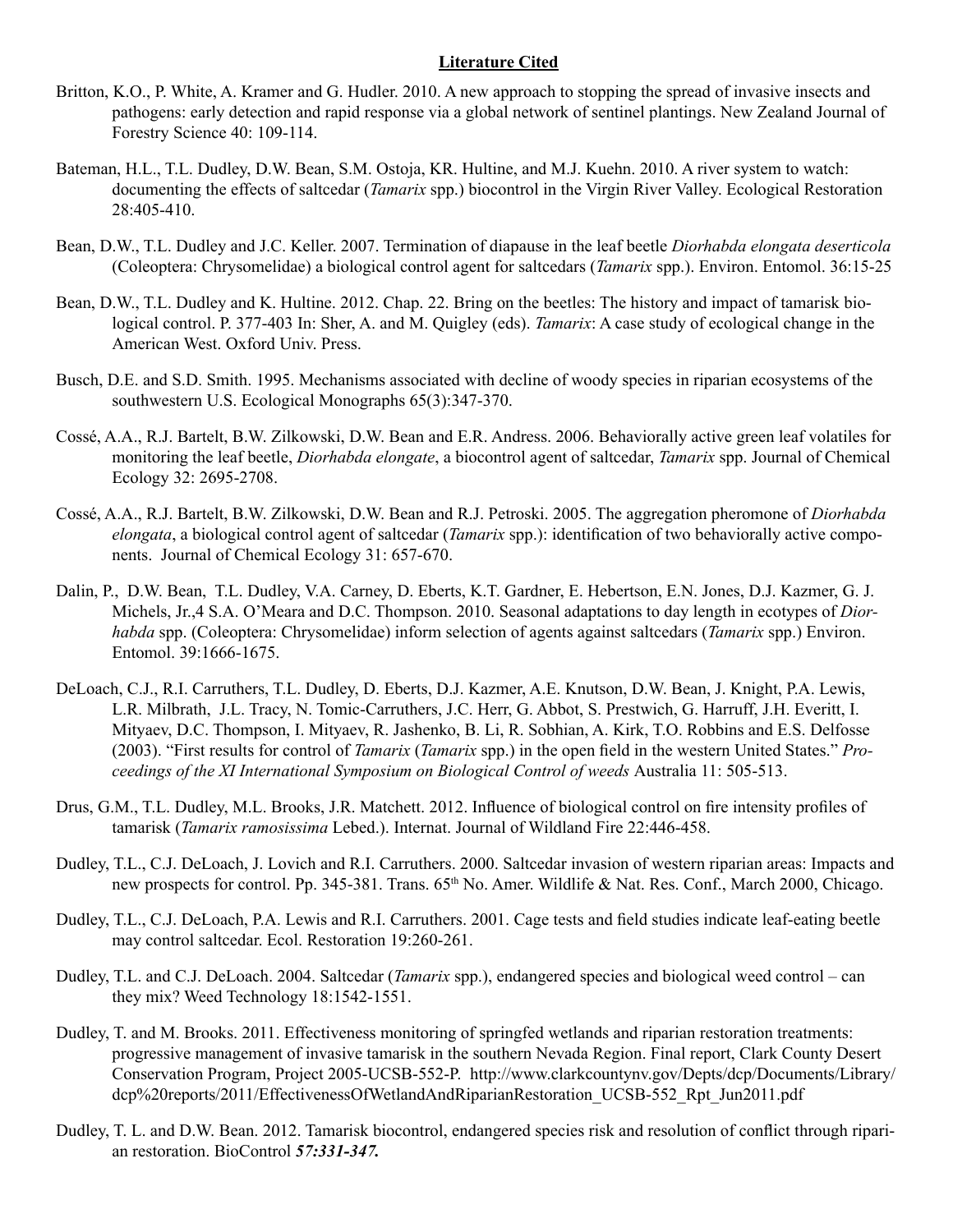- Dudley, T.L., D.W. Bean, R.R. Pattison, A. Caires. 2012. Selectivity of a biological control agent, *Diorhabda carinulata* (Chrysomelidae) for host species within the genus *Tamarix*. PanPacific Entomol 88:319–341.
- Ellis, L.M. 1995. Bird use of saltcedar and cottonwood vegetation in the Middle Rio Grande Valley of New Mexico, U.S.A. Journal of Arid Environments 30:339-349.
- Graf, W.L. 1978. Fluvial adjustments to the spread of tamarisk in the Colorado Plateau region. Geological Society of American Bulletin 89:1491-1051.
- Hatten, JR and CE Paradzick. 2003. A multiscaled model of southwestern willow flycatcher breeding habitat. J Wildlife Mgt 67:774-788.
- Herrara, A. M., D. D. Dahlsten, N. Tomic-Carruthers, and R. I. Carruthers. 2005. Estimating temperature-dependent developmental rates of *Diorhabda elongata* (Coleoptera: Chrysomelidae), a biological control agent of saltcedar (*Tamarix* spp.) Environ. Entomol. 34: 775-784
- Hudgeons, J.L., A.E. Knutson, K.M. Heinz, C.J. DeLoach, T.L. Dudley, R.R. Pattison and J.R. Kiniry. 2007. Defoliation by introduced *Diorhabda elongata* leaf beetles (Chrysomelidae) reduces carbohydrate reserves and regrowth of *Tamarix* (Tamaricaceae). Biol. Control 43:213-221.
- Hultine, K. and T. Dudley. 2012. Chap. 9 *Tamarix* from organism to landscape . P. 149-167 In: Sher, A. and M. Quigley (eds). *Tamarix*: A case study of ecological change in the American West. Oxford Univ. Press.
- Lapointe, S.L., L.L. Stelinski, and R.D. Robinson. 2011. A novel pheromone dispenser for mating disruption of the leafminer *Phyllocnistis citrella* (Lepidoptera: Gracillariidae)." Journal of Economic Entomology 104: 540-547.
- Lesica, P. and S. Miles. 2001. Tamarisk growth at the northern margin of its naturalized range in Montana, USA. Wetlands 21: 240-46.
- Longland, W.S. and T.L. Dudley. 2008. Effects of a biological control agent on use of saltcedar habitat by passerine birds. Great Basin Birds 10:21-26.
- Loring, D. A. 2007. Competitive testing of SPLAT-RB (*Oryctes rhinoceros*) male aggregation pheromone-mass trapping in oil palm and coconut estates. Planter 83: 657-666
- Manners, R.B., J.C. Schmidt and J.W.M Wheaton. 2013. Multi-scalar model for the determination of spatially explicit riparian vegetation roughness. J Geophysical Research (in press).
- McLeod, M.A., and T.J. Koronkiewicz. 2009. Southwestern willow flycatcher surveys, demography, and ecology along the lower Colorado River and tributaries, 2008. Annual report submitted to U.S. Bureau of Reclamation, Boulder City, NV by SWCA Environmental Consultants, Flagstaff, AZ. 153 pp.
- Meng, R., P.E. Dennison, L.R. Jamison, C. van Riper, P. Nagler, K. Hultine, D.W. Bean and T. Dudley. 2012. Detection of tamarisk defoliation by the northern tamarisk beetle based on multitemporal Landsat 5 Thematic Mapper imagery . GIScience and Remote Sensing 49:510-537.
- Moran, P.J., C.J. DeLoach, T.L. Dudley, and J. Sanabria (2009). "Open field host selection and behavior by tamarisk beetles (*Diorhabda* spp.) (Coleoptera: Chrysomelidae) in biological control of exotic *saltcedar*s (*Tamarix* spp.) and risks to non-target athel (*T. aphylla*) and native *Frankenia* spp." Biological Control 50: 243-261.
- Pattison, R.R., C.M. D'Antonio, T.L. Dudley, K.K. Allander and B. Rice. 2010. Early impacts of biological control on canopy cover and water use of the invasive saltcedar tree (*Tamarix* spp.) in western Nevada, USA, Oecologia 165:605-616
- Petroski, R.J., 2003. Straightforward preparation of (2*E*-4*Z*)-2,4-Heptadien-1-ol and (2*E*-4*Z*)-2,4-Heptadienal. Synthetic Communications. 33: 3233–3241.
- Shafroth, P.B., J. Cleverly, T.L. Dudley, J. Stuart, C. Van Riper and E.P. Weeks. 2005. Saltcedar removal, water salvage and wildlife habitat restoration along rivers in the southwestern U.S. Environmental Management 35:231-246.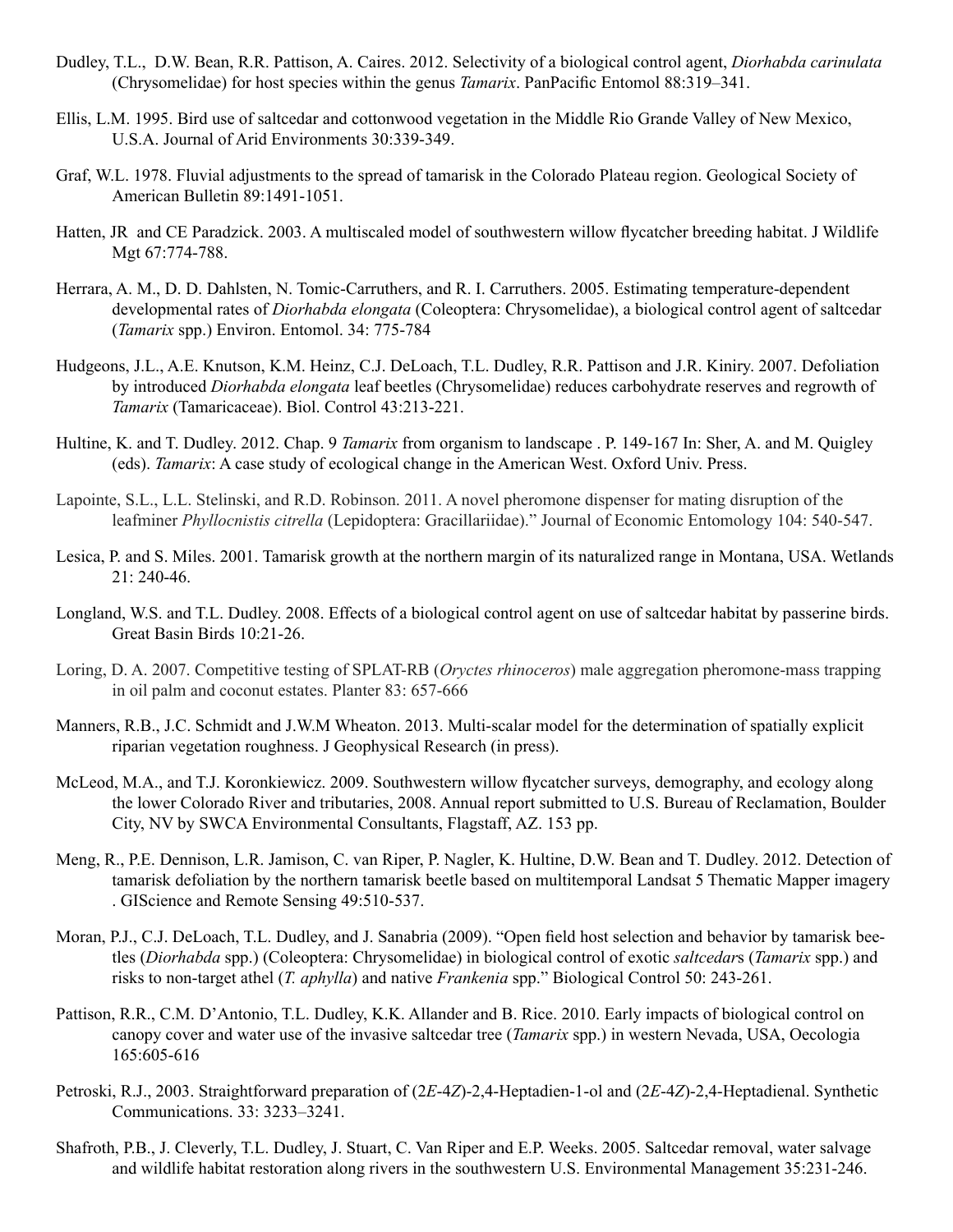- Sher, A. & M. Quigley (eds.) *Tamarix: a Case Study of Ecological Change in the American West*. Oxford University Press. pp. 207-224.
- Sogge, M.K., S.J. Sferra and E.H. Paxton. 2008. *Tamarix* as habitat for birds: implications for riparian restoration in the southwestern United States. Restoration Ecology. 16: 146-154.
- Stromberg, J.C., M.K. Chew, P.L. Nagler and E.P. Glenn. 2009. Changing perceptions of change: the role of scientists in *Tamarix* and river management. Restoration Ecology 17: 177-186.
- Strudley, S. & P. Dalin (2013) Tamarix as invertebrate habitat. In: A. Sher & M. Quigley (eds.) *Tamarix: a Case Study of Ecological Change in the American West*. Oxford University Press. pp. 207-224.
- Taylor, J.P. and K.C. McDaniel. 1998. Restoration of *Tamarix* (*Tamarix* spp.)-infested flood plains on the Bosque del Apache National Wildlife Refuge." *Weed Technology* 12: 345-352.
- Tracy J.T. and T.O. Robbins. 2009. Taxonomic revision and biogeography of the *Tamarix*-feeding *Diorhabda elongata*  (Brullé, 1832) species group (Coleoptera: Chrysomelidae: Galerucinae: Galerucini) and analysis of their potential in biological control of Tamarisk. Zootaxa 2101:1-152.
- Vargas, R.I., J.C. Piñero, R.F.L. Mau, J.D. Stark, M. Hertlein, A. Mafra-Neto, R. Coler and A. Getchell. 2009. Attraction and mortality of oriental fruit flies to SPLAT‐MAT‐methyl eugenol with spinosad. Entomologia Experimentalis et Applicata131: 286-293.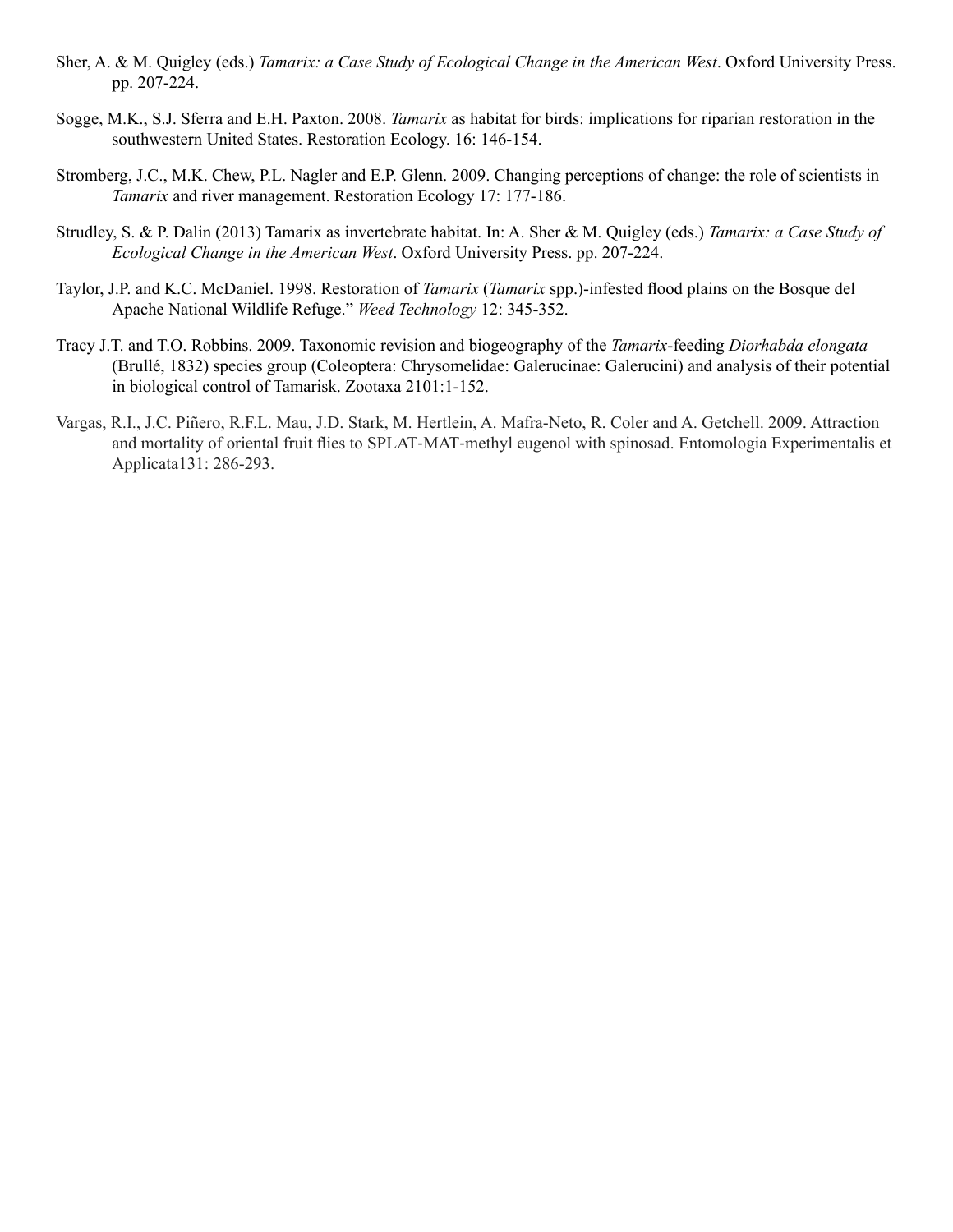| <b>BUDGET - One Year</b>                                                                 |          |  |  |
|------------------------------------------------------------------------------------------|----------|--|--|
|                                                                                          |          |  |  |
| Salary - Graduate student (0.4 FTE)                                                      | \$12,600 |  |  |
| Benefits @ 10%                                                                           | 1,260    |  |  |
| Undergraduate student @ \$10.5/hr x 300 hr                                               | 3,150    |  |  |
| Benefits @ 10%                                                                           | 315      |  |  |
| Pheromone synthesis - 150g @ $$165/g$                                                    | 24,750   |  |  |
| Pheromone formulation - 80 syringes with 60g $@$ 2.5%                                    | 4,995    |  |  |
| Subcontract - Dudley (itemized below)                                                    | 11,632   |  |  |
| Supplies - Field items                                                                   | 400      |  |  |
| Supplies - Lab items                                                                     | 600      |  |  |
| *Travel (project vehicle)                                                                | 4,998    |  |  |
| <b>TOTAL REQUEST</b>                                                                     | \$64,700 |  |  |
|                                                                                          |          |  |  |
| *Travel details                                                                          |          |  |  |
| Fuel (650 mi @ 13 mpg X \$3.25 gal) - \$162.50 (12 trips)                                | \$1,950  |  |  |
| Lodging \$90/night for 2 per room (12 trips)                                             | 1,080    |  |  |
| Per diem (meals per day trip @ out-of-state rate) (\$41/person $x$ 2 days $x$ 2 people - |          |  |  |
| \$164 (12 trips)                                                                         | 1,968    |  |  |
| Sub-total                                                                                | \$2,880  |  |  |
|                                                                                          |          |  |  |
| Subcontract Details - Dudley                                                             |          |  |  |
|                                                                                          |          |  |  |
| Salary - Co-PI (0.05 FTE)                                                                | \$4,000  |  |  |
| Benefits @ 28%                                                                           | 1,120    |  |  |
| Technical assistant (0.25 FTE for 4 mo. @ \$15/hr)                                       | 2,400    |  |  |
| Benefits @ 18%                                                                           | 432      |  |  |
| Supplies - Field items                                                                   | 500      |  |  |
| Supplies - Lab items                                                                     | 300      |  |  |
| *Travel (private vehicle)                                                                | 2,880    |  |  |
| <b>TOTAL REQUEST</b>                                                                     | 11,632   |  |  |
|                                                                                          |          |  |  |
| *Travel details                                                                          |          |  |  |
| Vehicle - (800 mi @ \$0.44 per mile) - \$352/trip (6 trips)                              | 2,112    |  |  |
| Lodging - (rental house or camping expense - contributed)                                | $\theta$ |  |  |
| Per diem (meals per day trip @ out-of-state rate) - (\$322/person x 24 days x 1          |          |  |  |
| person - \$XXX (6 trips)                                                                 | 768      |  |  |
| Sub-total                                                                                | \$2,880  |  |  |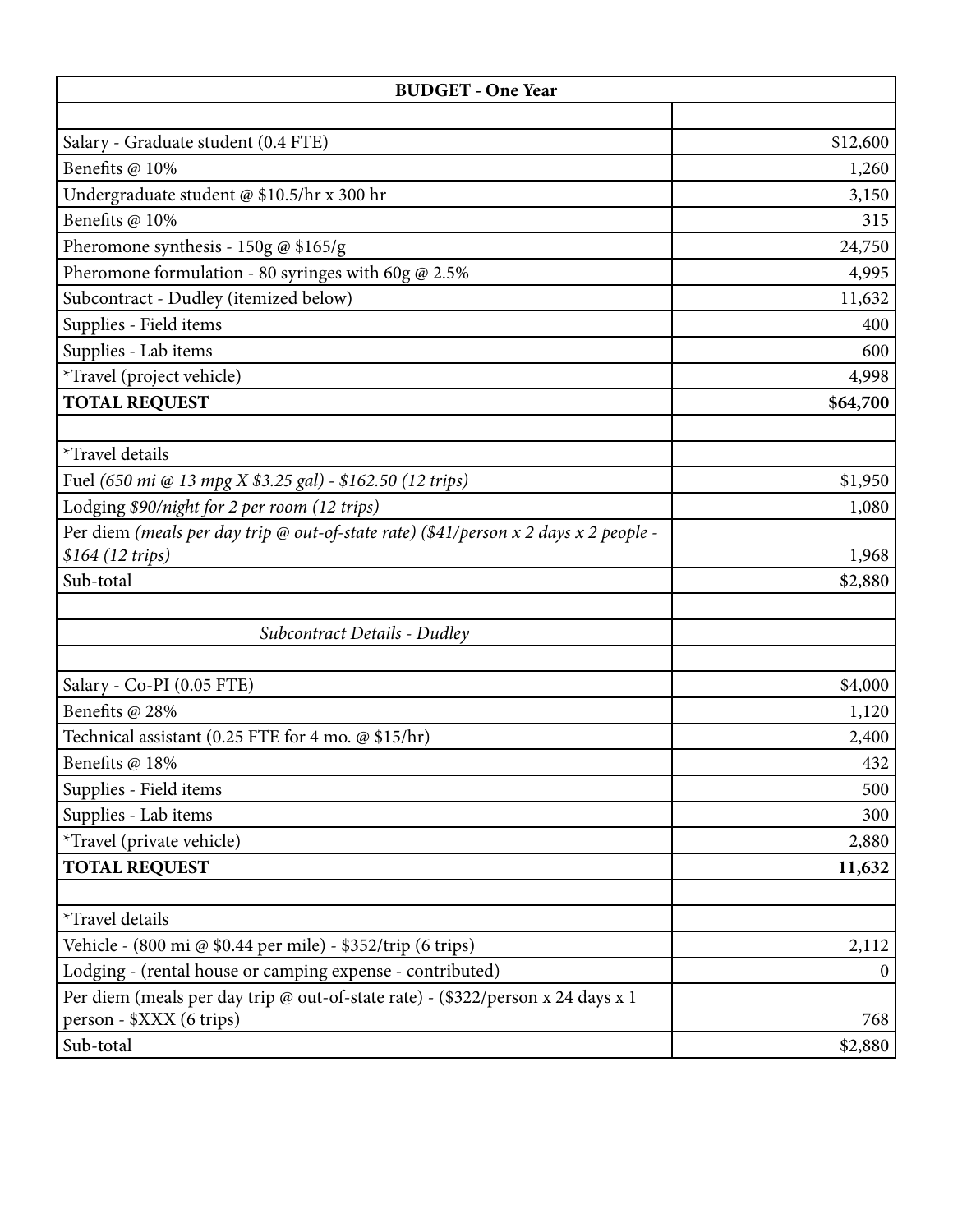# **TIMETABLE**

| April - May 2014:            | Delivery of pheromone; formulation              |
|------------------------------|-------------------------------------------------|
| May - June 2014:             | Begin field trials on targeted herbivory in WY  |
| June - September 2014:       | Begin field monitoring in the Southwest         |
| June - August $2014$ :       | Field assessment of longevity and release rates |
| September 2014 - April 2015: | Analyze data, prepare reports and publications  |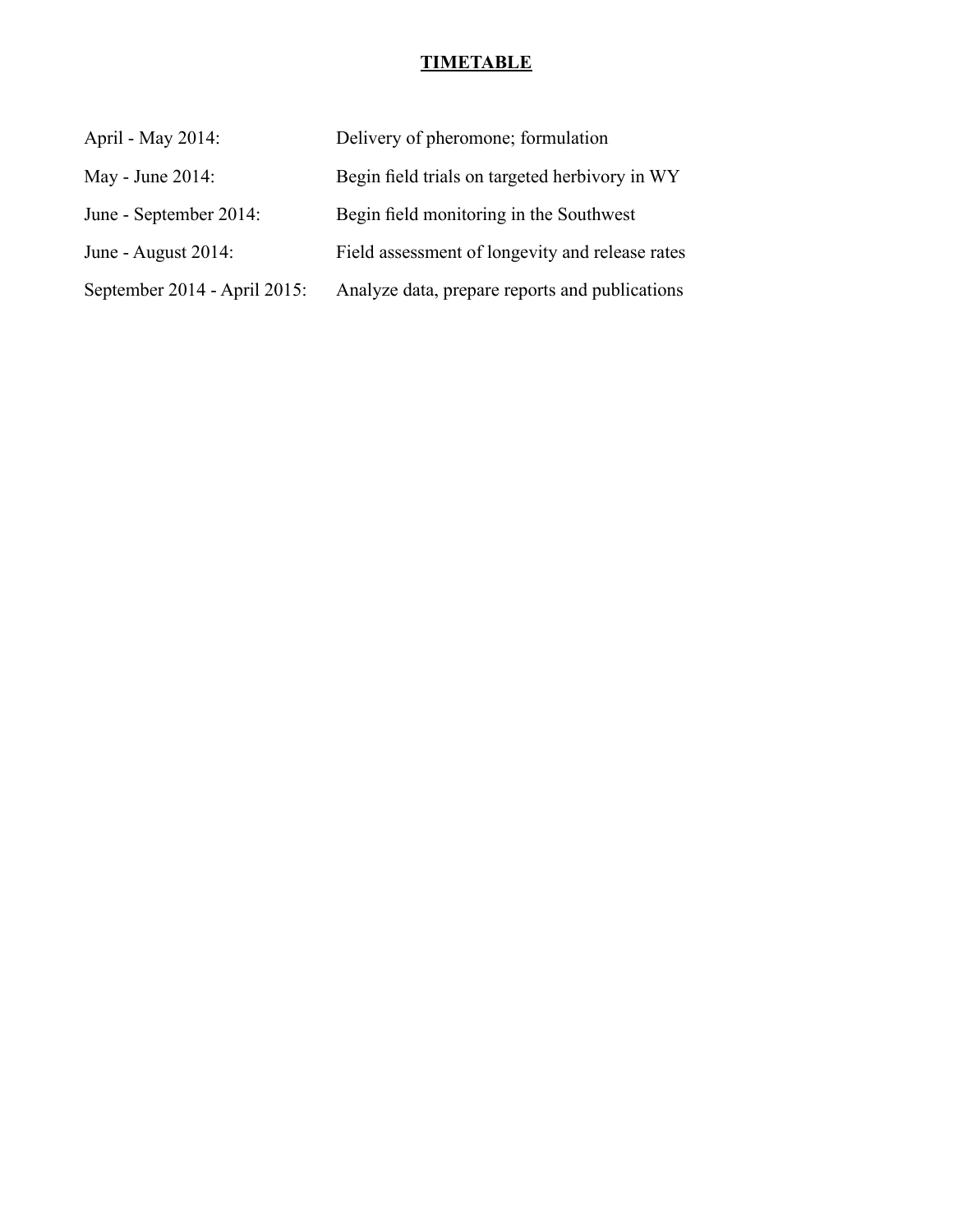## **Curriculum Vitae:** David K. Weaver

**Affiliation:** Department of Land Resources and Environmental Sciences, Montana State University, P.O. Box 173120, Bozeman, MT 59717-3120 Tel: (406) 994-7608; Fax: (406) 994-3933; weaver@montana.edu

**Education:** Ph.D., Entomology, McGill University, Montreal, Québec, Canada, 1990, B.S., Chemistry, Dalhousie University, Halifax, Nova Scotia, Canada, 1984

#### **Professional Experience**

Associate Professor of Entomology, Montana State University, 2002 – present, Research Associate Professor, Department of Entomology, Montana State University, 1999 – 2002, Research Assistant Professor, Department of Entomology, Montana State University, 1997 – 1999, Research Entomologist (Post-doc), USDA-ARS, CMAVE, Gainesville, FL, 1994 – 1997, Research Entomologist (Post-doc), USDA-ARS, SPIRDL, Savannah, GA, 1992 – 1994, Postdoctoral Research Associate, Department of Entomology, Montana State University, 1990 – 1992

## **Relevant Publications** (of >100)

- D. Piesik, D. Pańka, M. Jeske, A. Wenda-Piesik, K. J. Delaney, and D. K. Weaver. 2013. Volatile induction of infected (*Fusarium* spp.) and neighboring uninfected barley and wheat may influence attraction/repellence of a cereal herbivore. Journal of Applied Entomology. 137: 296-309.
- Buteler, M. and D. K. Weaver. 2012. Host selection by the wheat stem sawfly in winter wheat and the potential role of semiochemicals mediating oviposition preference. Entomologia Experimentalis et Applicata. 143: 138-147
- D. Piesik, D. Pańka, K. J. Delaney, A. Skoczek, R. Lamparski, and D. K . Weaver. 2011. Cereal crop volatile organic compound induction after mechanical injury, beetle herbivory (*Oulema* spp.), or fungal infection (*Fusarium* spp.). Journal of Plant Physiology. 168: 878-886.
- Buteler, M., D. K. Weaver, P. L. Bruckner, G. R. Carlson, J. E. Berg, P. F. Lamb. 2010. Identification of winter wheat cultivars suitable as trap crops for the wheat stem sawfly based on screening using agronomic traits and semiochemical production. Canadian Entomologist 142: 222-233.
- Piesik, D., A. Wenda-Piesik, D. K. Weaver, T. B. Macedo, andW. L. Morrill. 2009. Influence of *Fusarium* infection and wheat stem sawfly infestation on volatile metabolites collected from wheat plants. Journal of Plant Protection Research. 49: 167-174.
- Weaver, D. K., M. Buteler, M. L. Hofland, J. B. Runyon, C. Nansen, L. E. Talbert, P. Lamb, and G. R. Carlson. 2009. Cultivar preferences of ovipositing wheat stem sawflies as influenced by the amount of volatile attractant. Journal of Economic Entomology. 102: 1009-1017.
- Pariera Dinkins, C. L., R. K. D. Peterson, J. E. Gibson, Q. Hu, and D. K. Weaver. 2008. Glycoalkaloid responses of potato (*Solanum tuberosum*) to Colorado potato beetle defoliation. Food and Chemical Toxicology. 46: 2832-2836.
- Piesik, D., D. K. Weaver, J. B. Runyon, M. Buteler, G. E. Peck , and W. L. Morrill. 2008. Behavioural responses of wheat stem sawflies to wheat volatiles. Agricultural and Forest Entomology. 10: 245-253.
- Piesik, D., A. Wenda-Piesik, D. K. Weaver, andW. L. Morrill. 2007. Influence of *Fusarium* crown rot disease on semiochemical production by wheat plants. Journal of Phytopathology. 155: 488-496*.*
- Piesik, D., D. K. Weaver, G. E. Peck, W. L. Morrill. 2006. Mechanically injured wheat plants release greater amounts of linalool and linalool oxide. Journal of Plant Protection Research. 46: 29-39.
- Baker, J. E., R. W. Howard, W. L. Morrill, S. B. Meers, and D. K. Weaver. 2005. Acetate esters of saturated and unsaturated alcohols (C12 to C20) are major components in Dufour glands of *Bracon cephi* and *Bracon lissogaster* (Hymenoptera: Braconidae), parasitoids of the wheat stem sawfly, *Cephus cinctus* (Hymenoptera: Cephidae). Biochemical Systematics and Ecology. 33: 757-769.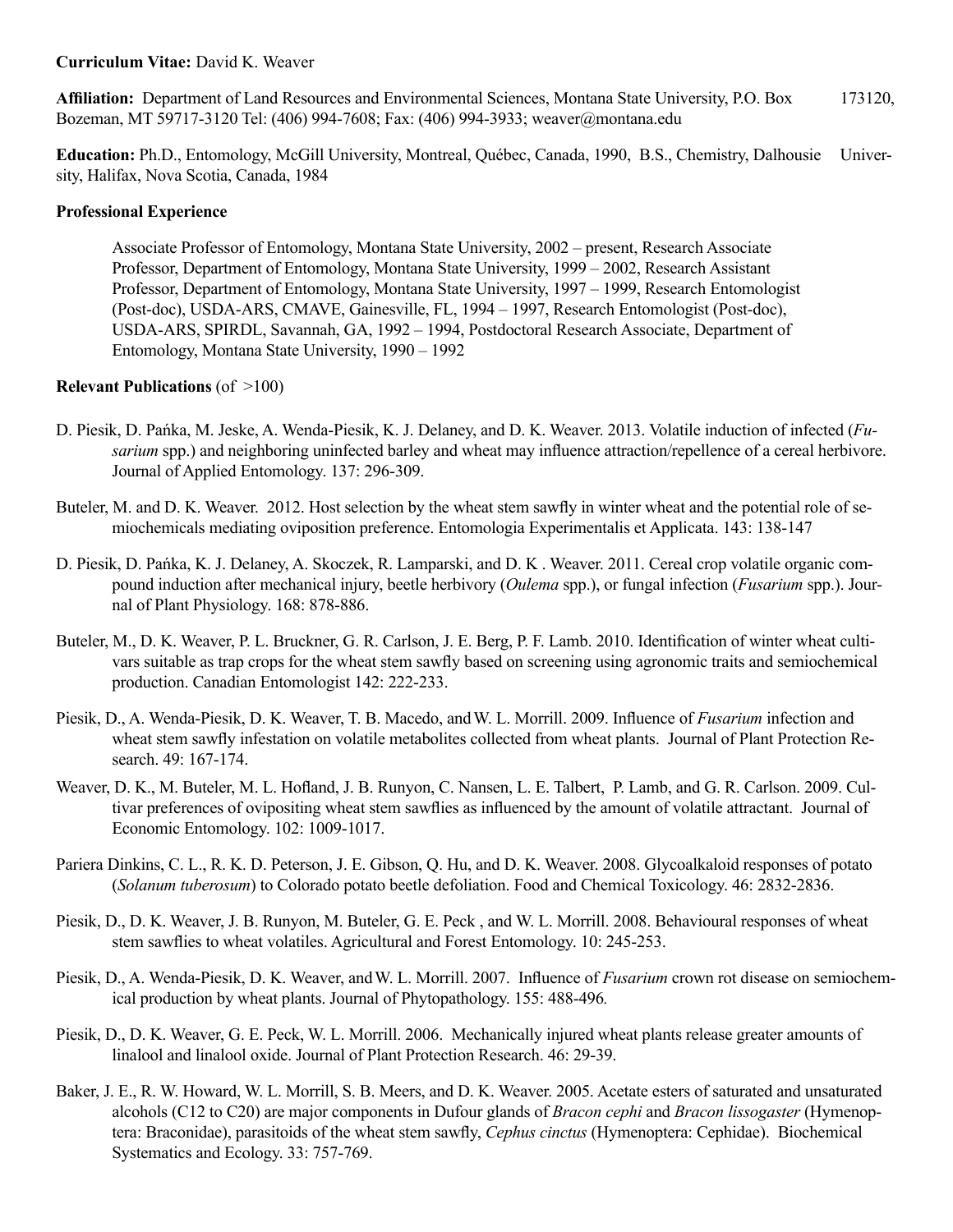- Bartelt, R. J., A. A. Cossé, R. J. Petroski, and D. K. Weaver. 2002. Cuticular hydrocarbons and novel alkenediol diacetates from wheat stem sawfly (*Cephus cinctus*): Natural oxidation to pheromone components. Journal of Chemical Ecology. 28: 385-406.
- Cossé, A. A., R. J. Bartelt, D. K. Weaver, and B. W. Zilkowski. 2002. Pheromone components of the wheat stem sawfly: Identification, electrophysiology, and field bioassay. Journal of Chemical Ecology. 28: 407-423.
- Daisy, B. H., G. A. Strobel, U. Castillo, D. Ezra, J. Sears, D. K. Weaver, and J. B. Runyon. 2002. Naphthalene, an insect repellent, is produced by *Muscodor vitigenus*, a novel endophytic fungus. Microbiology. 148: 3737-3741.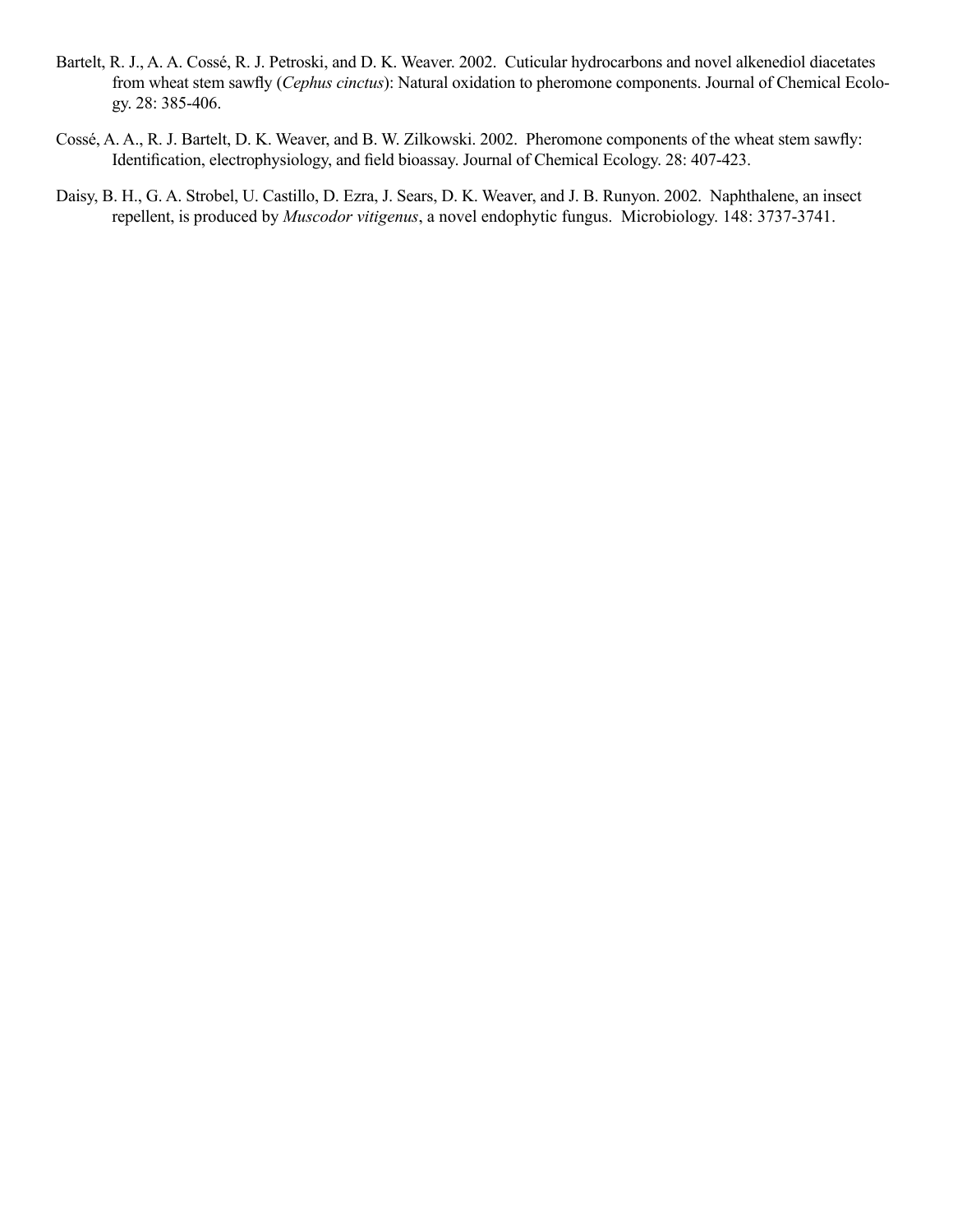**Curriculum Vitae:** Tom L. Dudley

**Affiliation:** Marine Science Institute, University of California, Santa Barbara, CA 93106-6150

Phone: 805-893-2911; Fax: 805-893-8065; E-mail: tdudley@msi.ucsb.edu

**Degrees:** B.A – UC Santa Barbara, 1975 (Envir. Biology); MS Oregon State Univ, 1982 (Aquatic Entomology); PhD U.C. Santa Barbara, 1989 (Aquatic and Population Biology)

#### **Positions:**

Assoc. Researcher, Marine Science Institute, University of California, Santa Barbara, 3/05-present.

Assoc. Research Professor, Natural Resource & Environ. Science, Univ. of Nevada, Reno, 7/02-3/05.

Lecturer, Environmental Sciences & Research Associate, Integrative Biology, U.C. Berkeley; 7/96-6/02.

Senior Researcher & Director, Western water policy; Pacific Institute, Oakland, CA. 10/92-3/95.

Faculty Research Associate; Zoology Dept., Arizona State Univ.; 8/89-6/92.

Biologist, U.S. Geological Survey, Mammoth Lakes, CA; 5/8011/80.

Research Assistant, Dept. of Entomology, Oregon State Univ.; 1/781/80.

#### **Publications** (of >90):

- Dudley, T.L. 2000. *Arundo donax*. Pp. 53-58 *In*: Bossard, C.C., J.M. Randall and M.C. Hoshovsky (eds), Invasive plants of California's wildlands. Univ. of Calif. Press, Berkeley.
- Dudley, T.L., C.J. DeLoach, J. Lovich and R.I. Carruthers. 2000. Saltcedar invasion of western riparian areas: Impacts and new prospects for control. Pp. 345-381. Trans. 65<sup>th</sup> No. Amer. Wildlife & Nat. Res. Conf.,Chicago.
- Dudley, T.L. and C.J. DeLoach. 2004. Saltcedar (*Tamarix* spp.), endangered species and biological weed control can they mix? Weed Technology 18:1542-1551.
- Shafroth, P.B., J. Cleverly, T.L. Dudley, J. Stuart, C. Van Riper and E.P. Weeks. 2005. Saltcedar removal, water salvage and wildlife habitat restoration along rivers in the southwestern U.S. Environ. Mgt 35:231-246.
- Bean, D.W., T.L. Dudley and J.C. Keller. 2007. Termination of diapause in the leaf beetle *Diorhabda elongata deserticola*  (Chrysomelidae), a biological control agent for saltcedars (*Tamarix* spp.). Envir Entom 36:15-25.
- Hudgeons, J.L., A.E. Knutson, K.M. Heinz, C.J. DeLoach, T.L. Dudley, R.R. Pattison and J.R. Kiniry. 2007. Defoliation by introduced *Diorhabda elongata* leaf beetles (Chrysomelidae) reduces carbohydrate reserves and regrowth of *Tamarix* (Tamaricaceae). Biol. Control 43:213-221.
- Dalin, P., D.W. Bean, T.L. Dudley et al.. Seasonal adaptations to day length in ecotypes of *Diorhabda* spp. (Chrysomelidae) inform selection of agents against saltcedars (*Tamarix* spp.) Environ. Entol. 39:1666-1675.
- Bateman, HL, TL Dudley, DW Bean, SM Ostoja, KR Hultine and MJ Kuehn 2010. A river system to watch: documenting the effects of saltcedar biocontrol in the Virgin River Valley. Ecol. Restor. 28:405-410.

Pattison, R.R., C.M. D'Antonio, T.L. Dudley. 2011. Biological control reduces growth, and alters water relations of the saltcedar tree (*Tamarix spp*.) in western Nevada, USA. J. Arid Environments

References and further reading may be available for this article. To view references and further reading you must [purchase](http://www.sciencedirect.com/science?_ob=ArticleURL&_udi=B6WH9-51R51B1-2&_user=10&_coverDate=04%2F30%2F2011&_rdoc=1&_fmt=full&_orig=gateway&_origin=gateway&_cdi=6845&_sort=d&_docanchor=&view=c&_searchStrId=1699979335&_rerunOrigin=scholar.google&_acct=C000050221&_version=1&_urlVersion=0&_userid=10&md5=28cd71cf138fd714a9d43e44f3382476&searchtype=a) this article. 75:346-352.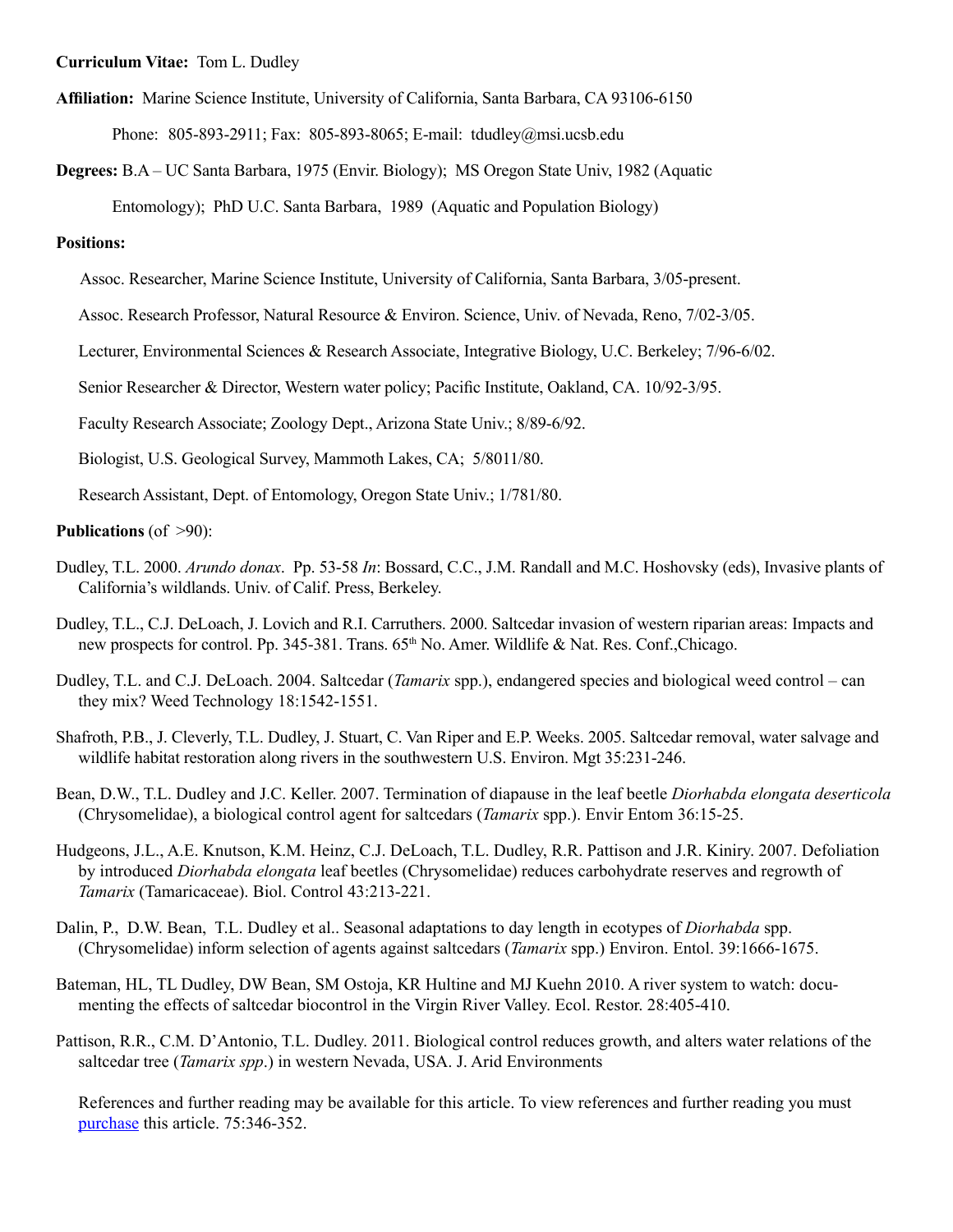- Dudley, T. and M. Brooks. 2011. Effectiveness monitoring of springfed wetlands and riparian restoration treatments: progressive management of invasive tamarisk in the southern Nevada Region. Final report, Clark County Desert Conservation Program, Project 2005-UCSB-552-P.
- Bean, D., P. Dalin and T. Dudley. 2012. The evolution of diapause and diapause induction in the tamarisk leaf beetle, *Diorhabda carinulata*. Evolutionary Applications 5:511–523.
- Dudley, T. L. and D.W. Bean. 2012. Tamarisk biocontrol, endangered species risk and resolution of conflict through riparian restoration. BioControl **57:331-347.**
- Meng, R, L. Jamison, P. Dennison, C.van Riper, P. Nagler, K. Hultine, N. Ament, D. Bean and T. Dudley. 2012. Detection of tamarisk defoliation by saltcedar leaf beetles based on multitemporal Landsat 5 Thematic Mapper imagery. GIScience and Remote Sensing 49:510–537.
- Dudley, T.L., D.W. Bean, R.R. Pattison, A. Caires. 2012. Selectivity of a biological control agent, *Diorhabda carinulata* (Chrysomelidae) for host species within the genus *Tamarix*. PanPac. Entomol. 88:319–341.
- Hultine, K. and T. Dudley. 2012. Chap. 9 *Tamarix* from organism to landscape . P. 149-167 In: Sher, A. and M. Quigley (eds). *Tamarix*: A case study of ecological change in the American West. Oxford Univ. Press.
- Drus, G.M., T.L. Dudley, M.L. Brooks, J.R. Matchett. 2012. Influence of biological control on fire intensity profiles of tamarisk (*Tamarix ramosissima* Lebed.). International Journal of Wildland Fire 22:446-458.
- Conrad, B., K. Acharya, T.L. Dudley and D.W. Bean. Impact of episodic herbivory by the tamarisk leaf beetle on leaf litter nitrogen and stem starch content. Journal of Arid Environments 94:76-79.
- Hultine K.R., T.L. Dudley and S.W. Leavitt. 2013. Herbivory-induced mortality increases with radial growth in an invasive riparian phreatophyte. Annals of Botany:111:1197-1206.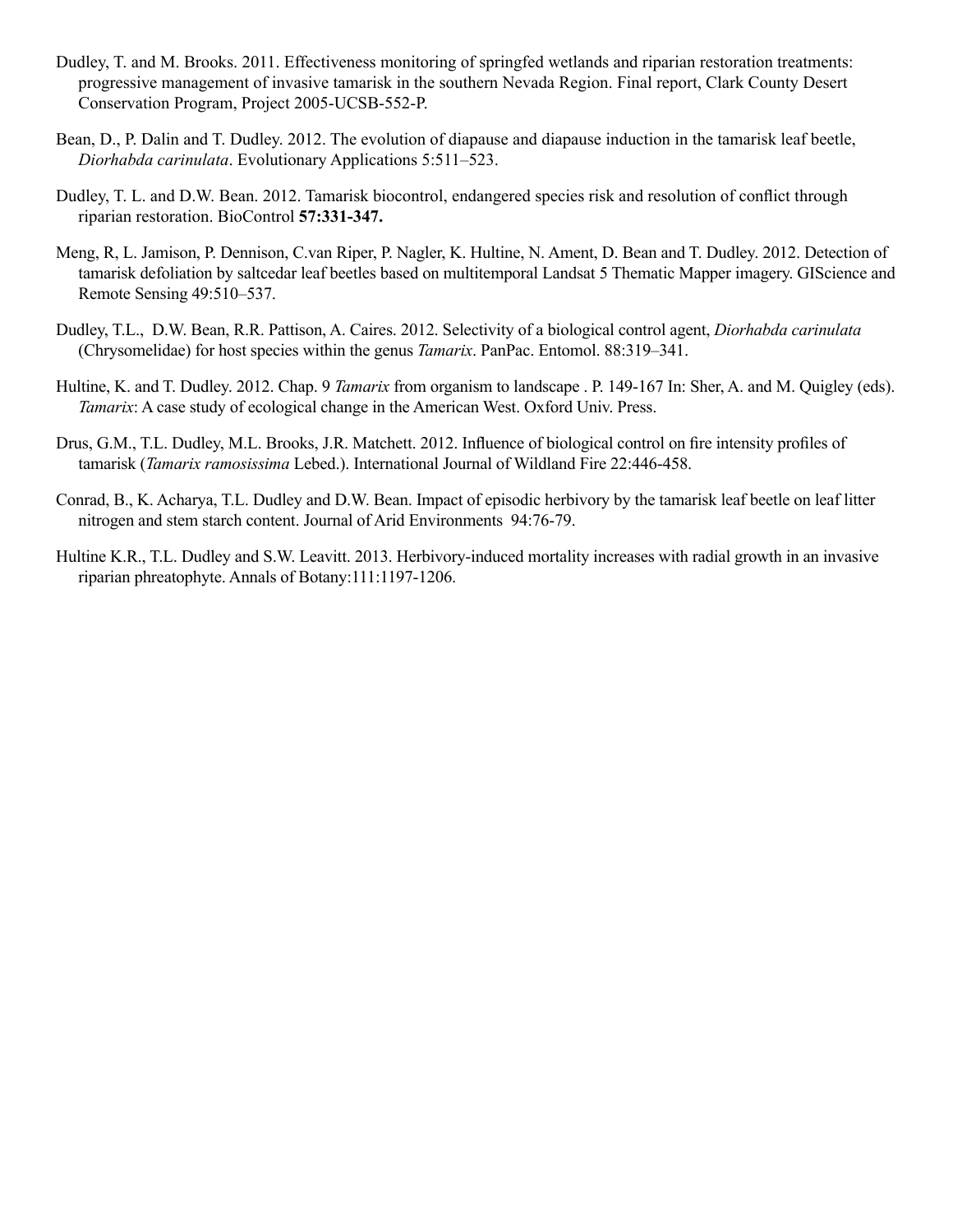#### **Curriculum Vitae:** Justin A. Russak

**Affiliation:** Department of Chemistry and Biochemistry, University of California at Santa Barbara

Santa Barbara, CA 93106-9510; 805-720-0007; [jrussak@chem.ucsb.edu](mailto:jrussak@chem.ucsb.edu) 

#### **Professional Experience**

- 2013-present Research Affiliate, Department of Chemistry, University of California Santa Barbara
- 2010-2013 Lecturer, Organic Chemistry, University of California Santa Barbara
- 2009-2011 Lecturer, General and Organic Chemistry, California State University San Luis Obispo
- 2005-2009 Teaching Associate, Organic Chemistry, University of California Santa Barbara
- 2003-2005 Teaching Associate, General and Organic Chemistry, University of Colorado at Colorado Springs
- 1996-2004 Medic, U.S. ARMY

## **Education**

| Ph.D. 2010 | University of California at Santa Barbara, Organic Chemistry |  |
|------------|--------------------------------------------------------------|--|
|            |                                                              |  |

B.A. 2004 University of Colorado at Colorado Springs, Chemistry

#### **Publications:**

- [Gerfaud](http://cdn-pubs.acs.org/action/doSearch?action=search&author=Gerfaud%2C+T&qsSearchArea=author) **,** T., Y.-L. [Chiang](http://cdn-pubs.acs.org/action/doSearch?action=search&author=Chiang%2C+Y&qsSearchArea=author), I. [Kreituss](http://cdn-pubs.acs.org/action/doSearch?action=search&author=Kreituss%2C+I&qsSearchArea=author), J.A. [Russak](http://cdn-pubs.acs.org/action/doSearch?action=search&author=Russak%2C+J+A&qsSearchArea=author) **and** [J.W. Bode](http://cdn-pubs.acs.org/action/doSearch?action=search&author=Bode%2C+J+W&qsSearchArea=author). 2012. Enantioselective, chromatography-free synthesis of β3-amino acids with natural and unnatural side chains. Org. Process Res. Dev.16: 687–696
- Carillo, N., E.A. Davalos, J.A. Russak and J.W. Bode. 2006. Iterative, aqueous synthesis of β3-oligopeptides without coupling reagents. J. Am. Chem. Soc. 2006, 128, 1452-1453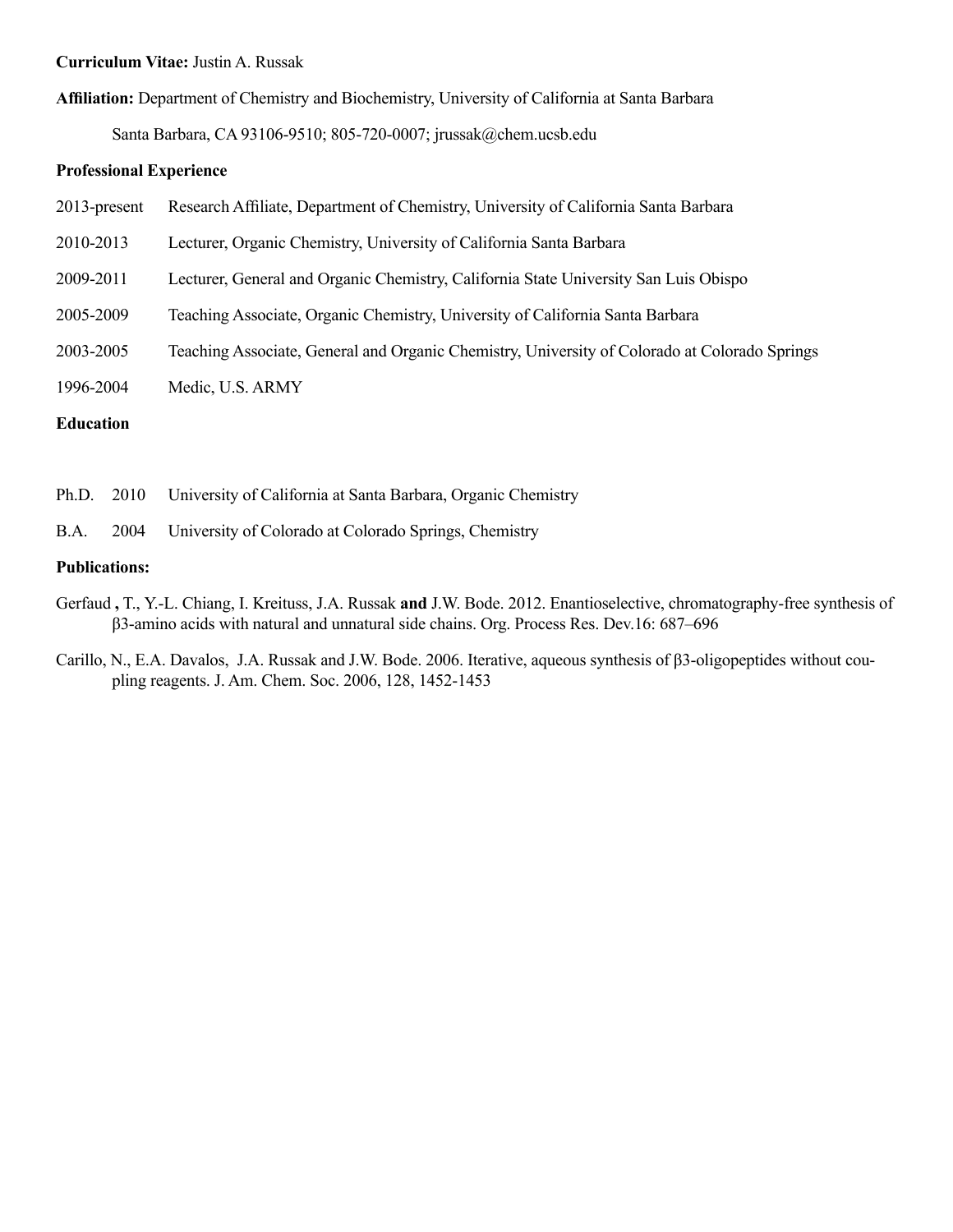#### **Curriculum Vitae:** Dan Bean

Colorado Department of Agriculture, Palisade Insectary, 750 37.8 Rd., Palisade, CO 81526

Phone:  $(970)$  464-7916, E-mail: dan.bean $@$ state.co.us

#### **Professional Experience**

2005-present Director, Biological Pest Control Program and Manager, Palisade Insectary, Colorado Department of Agriculture. State Biocontrol Specialist, Colorado. Affiliate Faculty, Dept. Bioagricultural Sciences and Pest Management, Colorado State University, Ft. Collins

2000 - 2005 Research Associate, Department of Vegetable Crops, University of California, Davis

- 1990 2005 Research Associate and Lecturer, Department of Biology, UNC-CH
- 1988 2000 Lecturer, Department of Biology, UNC-Chapel Hill
- 1986 1988 Research Associate, USDA ARS, , Gainesville, FL

1983 - 1986 Research Assoc., Depts of Agricultural Chemistry and Entomology, Oregon St. U., Corvallis, OR

1975 - 1982 Research Assistant, Department of Entomology, University of Wisconsin, Madison, WI

#### **Education**

- Ph.D. 1983 University of Wisconsin, Madison, Entomology, Zoology minor
- M.S. 1978 University of Wisconsin, Madison, Entomology
- B.A. 1975 University of California, Santa Cruz, Biology

#### **Relevant Publications:**

- Cossé, A.A., Bartelt, R.J., Zilkowski, B.W., Bean, D.W. and Petroski, R.J. (2005) The aggregation pheromone of *Diorhabda elongata,* a biological control agent of saltcedar (Tamarix spp.): identification of two behaviorally active components. J. Chem. Ecol. 31:657- 670
- Bean, D.W., T. Wang, R.J. Bartelt and B.W. Zilkowski (2007) Diapause in the leaf beetle *Diorhabda elongata* (Coleoptera: Chrysomelidae), a biological control agent for tamarisk (*Tamarix* spp.). Envir. Ent. 36:531-540

Bean, D.W., T.L. Dudley and J.C. Keller (2007) Seasonal timing of diapause induction limits the effective range of *Diorhabda elongata deserticola* (Coleoptera: Chrysomelidae) as a biological control agent for tamarisk (*Tamarix* spp.) Environ. Entomol. 36:15-25

- Dalin, P., D.W. Bean, T. Dudley, V. Carney, D. Eberts, K.T. Gardner, E. Hebertson, E.N. Jones, D.J. Kazmer, G. J. Michels, S.A. O'Meara, and D.C. Thompson (2010) Seasonal adaptations to day length in ecotypes of *Diorhabda* spp. (Coleoptera: Chrysomelidae) inform selection of agents against saltcedars (*Tamarix* spp.). Environ. Entomol. 39:1666-1675
- Bateman, H.L., T.L. Dudley, D.W. Bean, S.M. Ostoja, K.R. Hultine and M.J. Kuehn (2010) A river system to watch: documenting the effects of saltcedar (*Tamarix* spp.) biocontrol in the Virgin River valley. Ecological Restoration 28: 405-410
- Bean, D.W., P. Dalin and T.L. Dudley (2012) Evolution of critical day length for diapause induction enables range expansion of *Diorhabda carinulata*, a biological control agent against tamarisk (*Tamarix* spp.). Evolutionary Applications 5: 511-523
- Bean, D.W., D.J. Kazmer, K. Gardner, D.C. Thompson, B. Reynolds, J.C. Keller and J.F. Gaskin (2012) Molecular genetic and hybridization studies of *Diorhabda* spp. released for biological control of *Tamarix*. Invasive Plant Science and Management (in press)
- Bean, D.W., T.L. Dudley and K. Hultine. 2012. Chap. 22 Bring on the beetles: The history and impact of tamarisk biological control. P. 377-403 In: Sher, A. and M. Quigley (eds). Tamarix: A case study of ecological change in the American West. Oxford Univ. Press.
- Dudley, T.L. and D.W. Bean (2012) Tamarisk biocontrol, endangered species risk and resolution of conflict through riparian restoration. BioControl 57: 331-347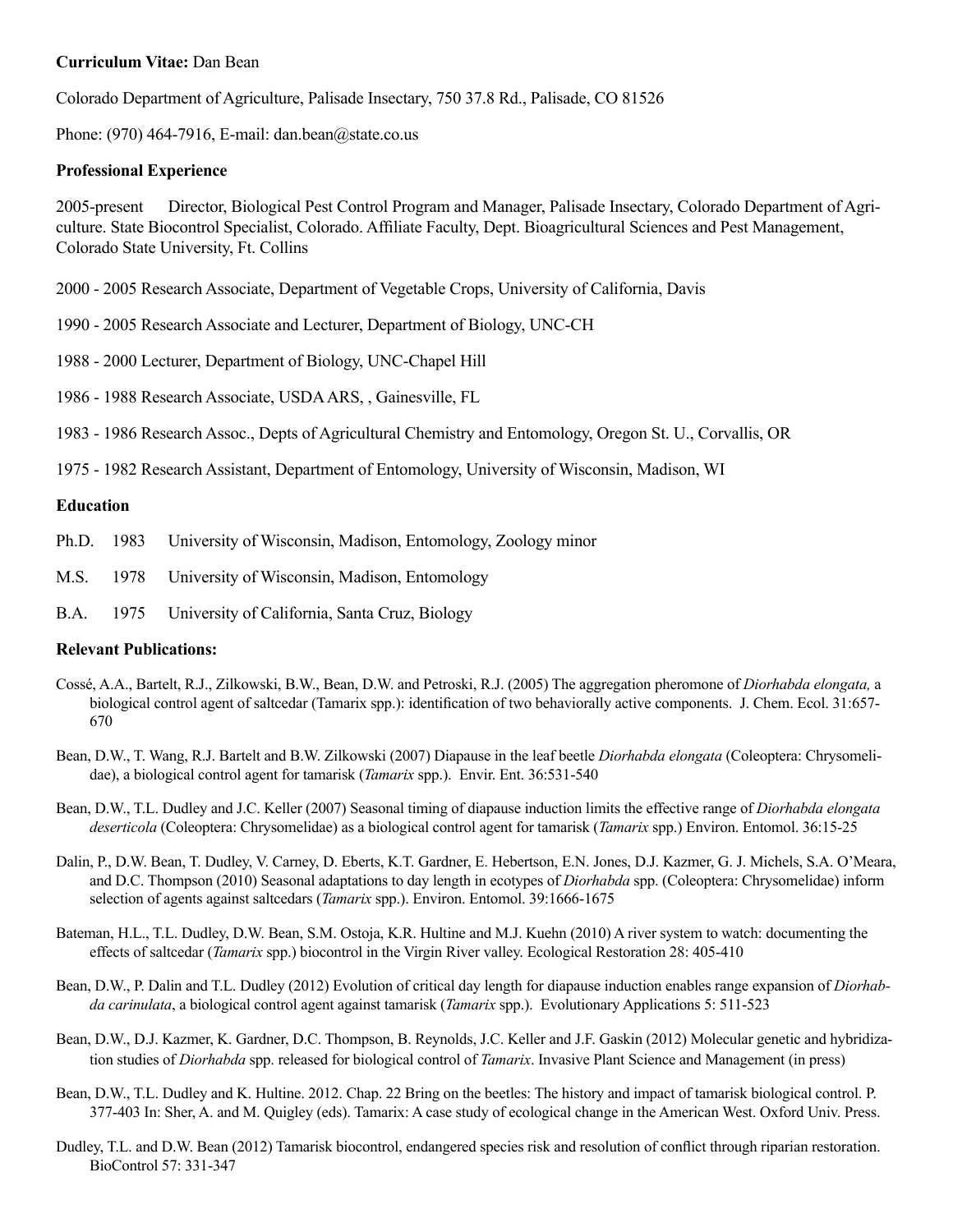- Dudley TL, Bean DW, Pattison RR, Caires A (2012) Selectivity of a biological control agent, *Diorhabda carinulata* (Chrysomelidae) for host species within the genus *Tamarix*. Pan Pacific Entomologist 88:319–341
- Conrad, B., K. Acharya, T.L. Dudley and D.W. Bean (2012) Impact of episodic herbivory by the tamarisk leaf beetle on leaf litter nitrogen and stem starch content. Journal of Arid Environments 94:76-79.
- Meng, R, L. Jamison, P. Dennison, C.van Riper, P. Nagler, K. Hultine, N. Ament, D. Bean and T. Dudley (2012) Detection of tamarisk defoliation by saltcedar leaf beetles based on multitemporal Landsat 5 Thematic Mapper imagery. GIScience and Remote Sensing 49:510–537.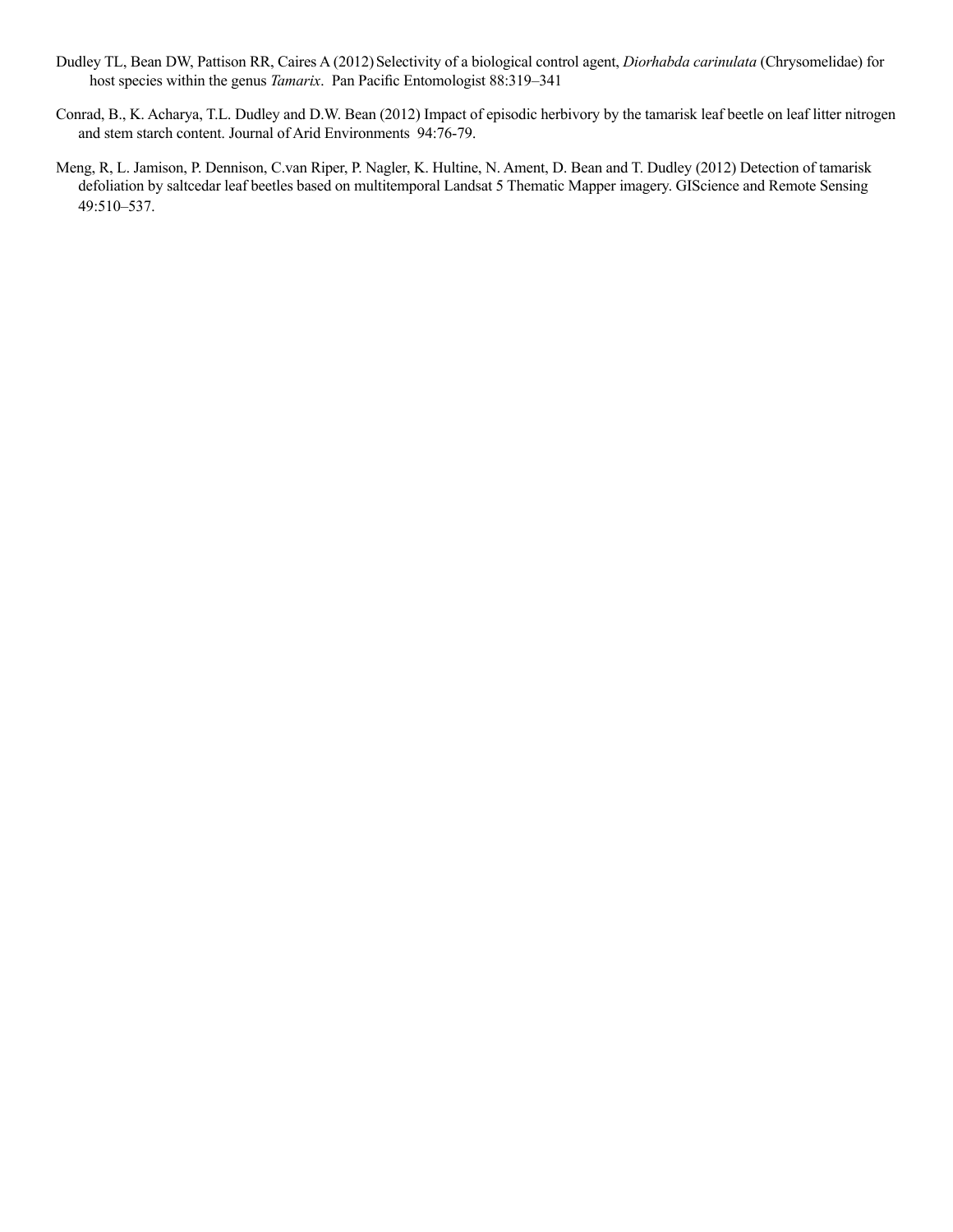## **Curriculum Vitae: Agenor Mafra-Neto, Ph.D. Position Title: President & CEO, ISCA Tchnologies**

| <b>INSTITUTION AND LOCATION</b>                        | DEGREE       | YEAR(s) | <b>FIELD OF STUDY</b> |
|--------------------------------------------------------|--------------|---------|-----------------------|
| Universidade Estadual de Campinas, Campinas, SP Brazil | B.S.         | 1982-85 | Biology               |
| Universidade Estadual de Campinas, Campinas, SP Brazil | M.S.         | 1985-88 | Biology               |
| University of Massachusetts, Amherst, MA               | Ph.D.        | 1988-93 | Entomology            |
| Iowa State University, Ames, IA                        | Postdoctoral | 1993-96 | Entomology            |

## **A. RESEARCH AND PROFESSIONAL EXPERIENCE**

**Professional Positions** 1996-present President & CEO, ISCA Technologies, Inc., Riverside, CA; 1997-present Founding Partner, ISCA Tecnologias, Ltda., Ijui, RS Brazil; 2007-present President of Red Habitat, LLC., Riverside, CA

## **Academic Positions**

1987-1988 Assistant Professor, Ecology, Universidade de Alfenas, Brazil; 1996-2000 Research Associate, Entomology, University of California, Riverside; 1999-present Invited Professor, Entomology, Universidade Sao Paulo, Brazil; 2001- 2005 Research Associate, Envir. Sciences, University of California,-Riverside; 2004-present Adjunct Professor, Chemistry & Physics, Western Carolina University; 2008-present Research Associate, Entomology, University of California, Riverside

## **Honors**

2005 Innovation Entrepreneur of the Year, College of Engineering, University of California, Riverside; 2008 Technology Entrepreneur of the Year, Spirit of the Entrepreneur Award; 2012 First Prize in the Wireless Innovation Project of the Vodafone Americas Foundation: "Wireless Bug Sensor"

## **B. PUBLICATIONS (from 49)**

1. Ye, L.; Wang, X.; Keogh, E. J.; Mafra-Neto, A. 2009. Autocannibalistic and Anyspace Indexing Algorithms with Application to Sensor Data Mining. In: Proceedings of the SIAM International Conference on Data Mining. April 30 - May 2, 2009. Sparks, NV SDM 2009: 85-96.

2. Lapointe, S. L.; Stelinski, L. L.; Evens, T. J.; Niedz, R. P.; Hall, D. G.; Mafra-Neto, A. 2009. Sensory Imbalance as Mechanism of Orientation Disruption in the Leafminer Phyllocnistis citrella: Elucidation by Multivariate Geometric Designs and Response Surface Models. J. Chem. Ecol. 35: 896-903.

3. Vargas, R. I.; Pinero, J. C.; Mau, R. F. L.; Stark, J. D.; Hertlein, M.; Mafra-Neto, A.; Coler, R.; Getchell, A. 2009. Attraction and Mortality of Oriental Fruit Flies to SPLAT-MAT-Methyl Eugenol with Spinosad. Entomol. Exp. Appl. 131: 286-293.

4. Vargas, R. I.; Pinero, J. C.; Jang, E. B.; Mau, R. F. L.; Stark, J. D.; Gomez, L.; Stoltman, L.; Mafra-Neto, A. 2010. Response of Melon Fly (Diptera: Tephritidae) to Weathered SPLAT-Spinosad-Cue-Lure. J. Econ. Entomol. 103 (5): 1594-1602.

5. El-Shafie, H. A. F.; Faleiro, J. R.; Al-Abbad, A. H.; Stoltman, L.; Mafra-Neto, A. 2011. Bait-Free Attract and Kill Technology (Hook RPW) to Suppress Red Palm Weevil, Rhynchophorus ferrugineus (Coleoptera: Curculionidae) in Date Palm. Florida Entomologist 94(4): 774-778.

6. Patt, J. M.; Meikle, W. G.; Mafra-Neto, A.; Sétamou, M.; Mangan, R.; Yang, C.; Malik, N.; Adamczyk, J.J. 2011. Multimodal cues drive host-plant assessment in Asian citrus psyllid (Diaphorina citri). Environmental entomology 40 (6), 1494-1502.

7.Batista, G. B.; Hao Y.; Keogh, E.; Mafra-Neto, A. 2011. Towards Automatic Classification on Flying Insects. 10th International Conference on Machine Learning and Applications Workshops. 364-369.

8.Suckling, D. M.; Sullivan, T. E. S.; Stringer, L. D.; Butler, R. C.; Campbell, D. M.; Twidle, A. M.; Allen, W. J.; Mafra-Neto, A.; El- -Sayed, A. M. 2012. Communication Disruption of Light Brown Apple Moth (Epiphyas postvittana) using Four Component Sex Pheromone. Crop Protection. In Press.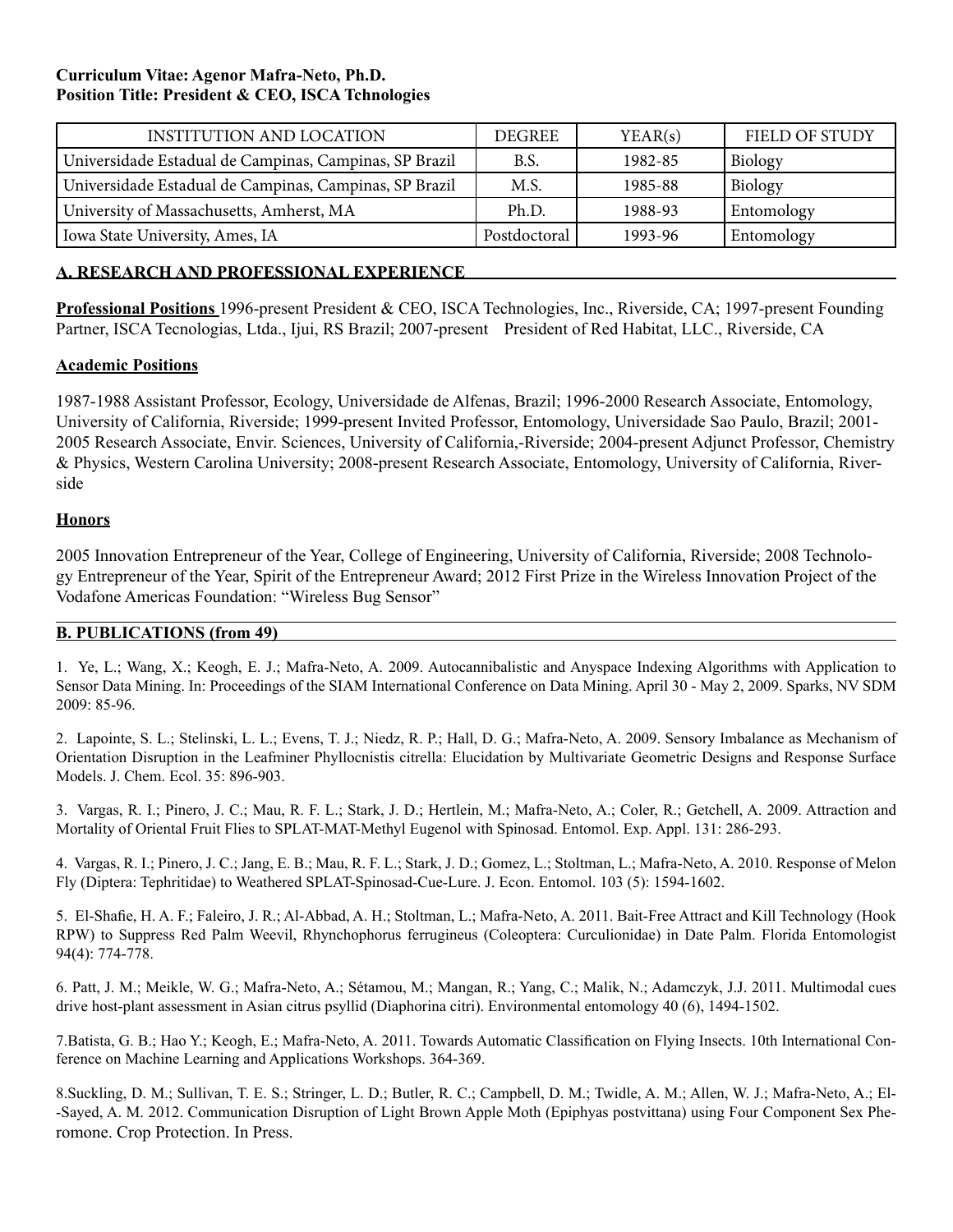9. Vargas, R. I.; Stark J. D.; Piñero, J. C.; Souder, S. K.; Gomez, L. E.; Spafford, H.; Stoltman, L. and Mafra-Neto, A. 2013. Weathering and Chemical Degradation of SPLAT MAT- Spinosad-ME and SPLAT MAT- Spinosad-C-L for Fruit Fly (Diptera: Tephritidae) Control Under California Weather Conditions. J. Econ. Entomol. In Press.

10. Vargas, R. I; Piñero, J. C.; Souder, S. K.; Gomez, L. E.; Spafford, H.; Stoltman, L. and Mafra-Neto, A. 2013. Field Trials of SPLAT MAT-Spinosad ME and SPLAT MAT-Spinosad ME/CL Mixtures for Fruit Fly (Diptera:Tephritidae) Suppression of Bactrocera dorsalis (Hendel) and Bactrocera cucurbitae (Coquillett) in Papaya Orchards. In Press.

11. Vargas, R. I; Piñero, J. C.; Souder, S. K.; Gomez, L. E.; Spafford, H.; Stoltman, L. and Mafra-Neto, A. 2013. Field Trials of SPLAT MAT-ME Against Bactrocera dorsalis, Bactrocera carmbolae, and Bactrocera zonata. Pest Management Science. In Press.